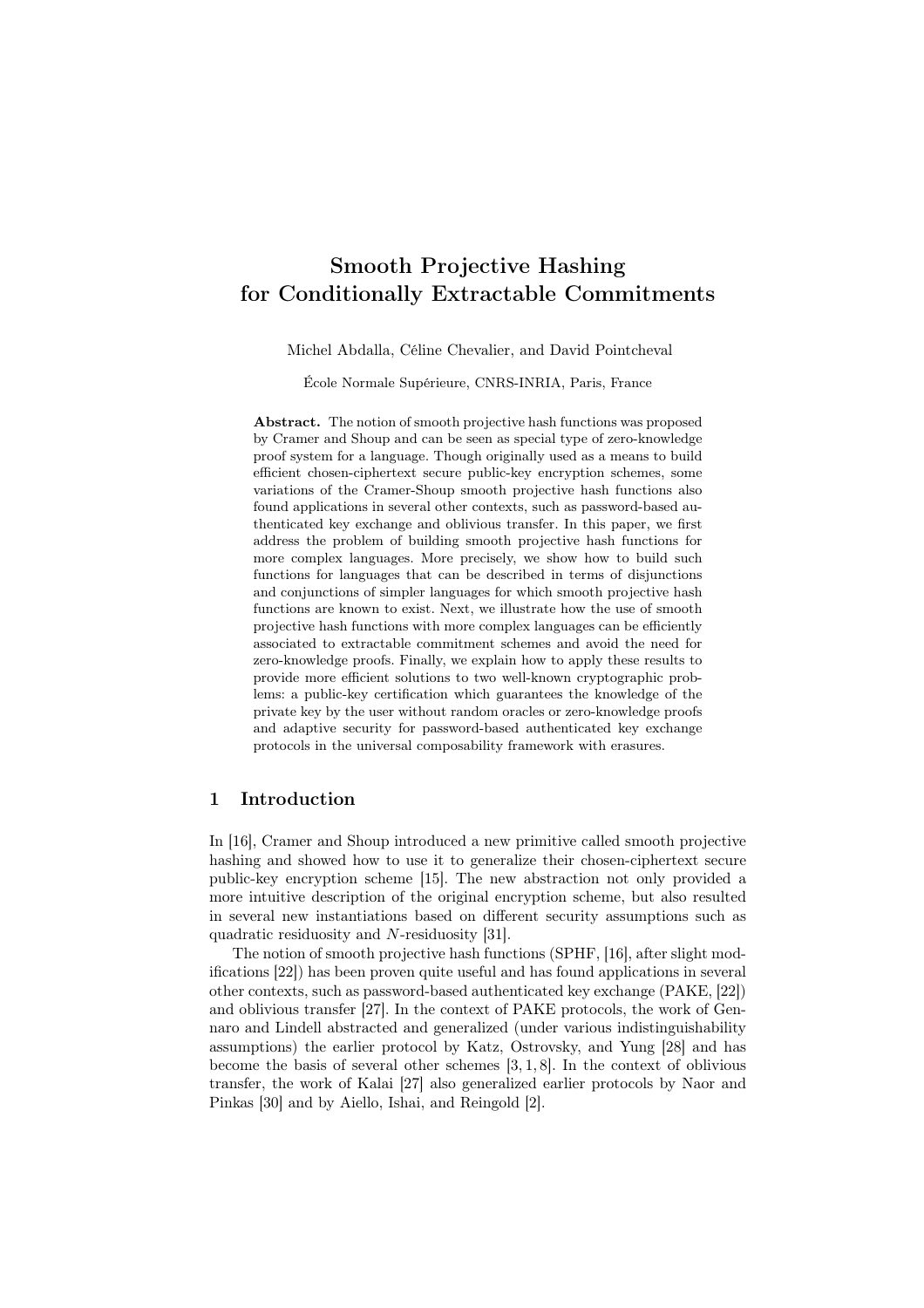To better understand the power of SPHF, let us briefly recall what they are. First, the definition of SPHF requires the existence of a domain  $X$  and an underlying  $NP$  language  $L$  such that it is computationally hard to distinguish a random element in L from a random element in  $X \setminus L$ . For instance, in the particular case of the PAKE scheme in [13], the language  $L$  is defined as the set of triples  $\{(c, \ell, m)\}\$  such that c is an encryption of m with label  $\ell$  under a public key given in the common reference string (CRS). The semantic security of the encryption scheme guarantees computational indistinguishability between elements from  $L$  and from  $X$ .

One of the key properties that make SPHF so useful is that, for a point  $x \in L$ , the hash value can be computed using either a secret hashing key hk, or a public projected key hp (depending on  $x$  [22] or not [16]) together with a witness w to the fact that  $x \in L$ . Another important property of these functions is that, given the projected key hp, their output is uniquely defined for points  $x \in L$ and statistically indistinguishable from random for points  $x \in X \setminus L$ . Moreover, without the knowledge of the witness w to the fact that  $x \in L$ , the output of these functions on  $x$  is also pseudo-random.

The first main contribution of this paper is to extend the line of work on SPHF, the element-based version proposed by [22], to take into account more complex NP languages. We show how to build SPHF for languages that can be described in terms of disjunctions and conjunctions of simpler languages for which SPHF are known to exist. For instance, let  $H_m$  represent a family of SPHF for the language  $\{(c)\}\$ , where c is the encryption of m under a given public key. Using our tools, one can build a family of SPHF for the language  $\{(c)\}\)$ , where c is the encryption of either 0 or 1, by combining  $H_0$  and  $H_1$ .

One of the advantages of building SPHF for more complex languages is that it allows us to simplify the design of the primitives to which they are associated. To demonstrate this, we consider in this paper the specific case of extractable commitment schemes. In most protocols in which extractable commitments are used, the capability of extracting the committed message usually depends on the commitment being properly generated. To achieve this goal and enforce the correct generation of the commitment, it is often the case that additional mechanisms, such as zero-knowledge proofs, may have to be used. This is the case, for instance, of several protocols where a specific public-key registration phase is required, such as most of the cryptographic protocols with dynamic groups (multisignatures [9, 29], group signatures [18], etc). Such a framework is sometimes named *registered public-key model*, where a proof of knowledge of the secret key is required before any certification.

To be able to build more efficient extractable commitment schemes and avoid the use of possibly expensive concurrent zero-knowledge proofs, a second main contribution of this paper is to generalize the concept of extractable commitments so that extraction may fail if the commitment is not properly generated. More specifically, we introduce a new notion of L-extractable commitments in which extraction is only guaranteed if the committed value belongs to the language L and may fail otherwise. The main intuition behind this generalization is that, when used together with a SPHF for the language  $L$ , the cases in which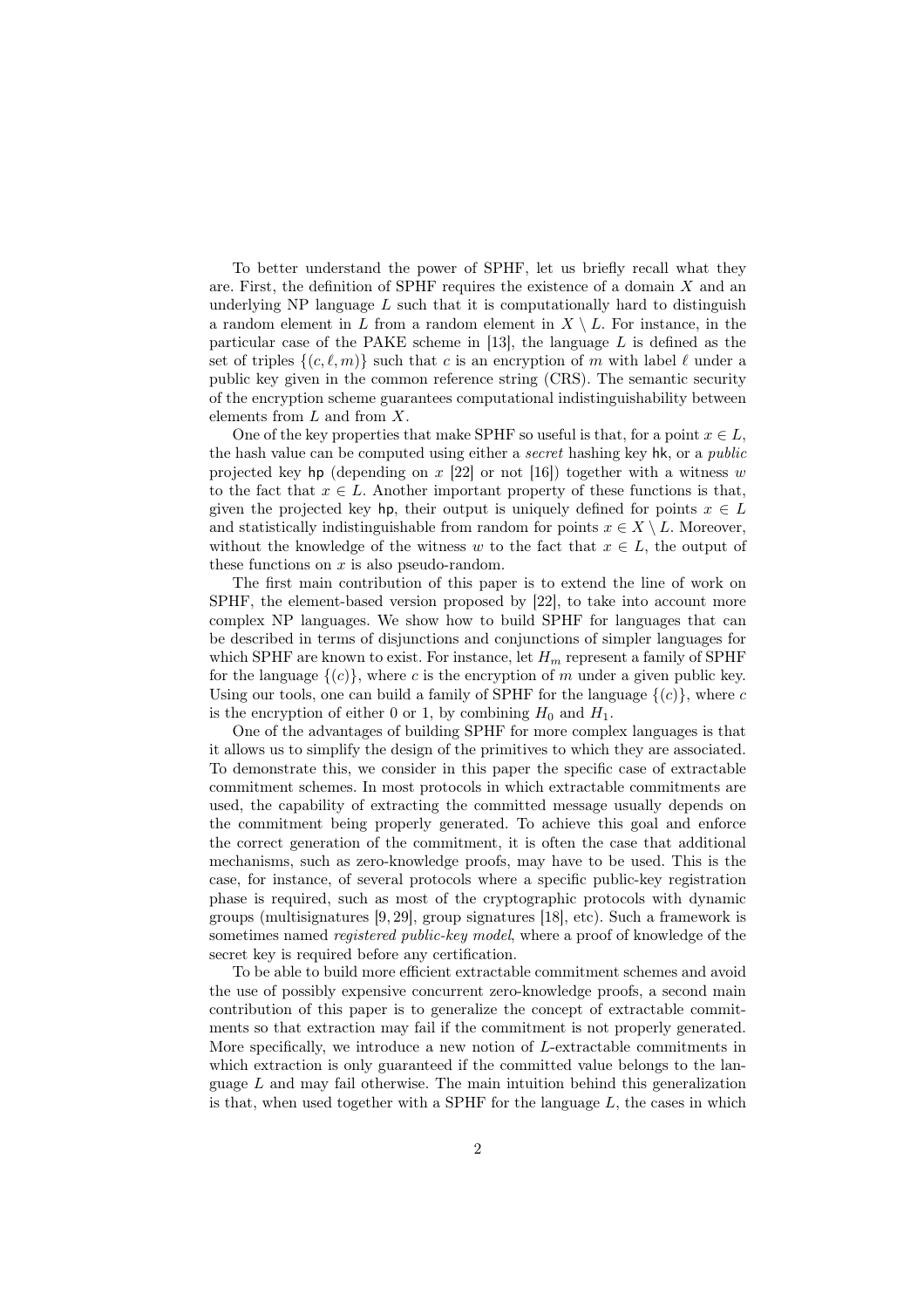extraction may fail will not be very important as the output of the SPHF will be statistically indistinguishable from random in such cases.

### Applications.

Registered Public-Key Setting. For many cryptographic protocols, for proving the security even when users can dynamically join the system, the simulator described in the security proof often needs to know the private keys of the authorized users, which is called the registered public-key setting, in order to avoid rogue-attacks [9]. This should anyway be the correct way to proceed for a certification authority: it certifies a public key to a user if and only if the latter provides a proof of knowledge of the associated private key. However, in order to allow concurrency, intricate zero-knowledge proofs are required, which makes the certification process either secure in the random oracle model [6] only, or inefficient in the standard model.

In this paper, we show how SPHF with conditionally extractable commitments can help to solve this problem efficiently, in the standard model, by establishing a secure channel between the players, with keys that are either the same for the two parties if the commitment has been correctly built, or perfectly independent in the other case.

Adaptively-secure PAKE schemes. We thereafter study more involved key exchange schemes. In 1992, Bellovin and Merritt [7] suggested a method to authenticate a key exchange based on simple passwords, possibly drawn from a space so small that an adversary might enumerate off-line all possible values. Because of the practical interest of such a primitive, many schemes have been proposed and studied. In 2005, Canetti et al. [13] proposed an ideal functionality for PAKE protocols, in the universal composability (UC) framework [11, 14], and showed how a simple variant of the Gennaro-Lindell methodology [22] could lead to a secure protocol. Though quite efficient, their protocol is not known to be secure against adaptive adversaries, where they can corrupt players at any time, and learn their internal states. The first ones to propose an adaptively-secure PAKE in the UC framework were Barak *et al.* [3] using general techniques from multi-party computation (MPC). Though conceptually simple, their solution yields quite inefficient schemes.

Here, we take a different approach. Instead of using general MPC techniques, we extend the Gennaro-Lindell methodology to deal with adaptive corruptions by using a non-malleable conditionally-extractable and equivocable commitment scheme with an associated SPHF family. The new scheme is adaptively secure in the common reference string model in the UC framework under standard complexity assumptions with erasures.

## Related work.

Commitments. Commitment schemes are one of the most fundamental cryptographic primitives, being used in several cryptographic applications such as zero-knowledge proofs [25] and secure multi-party computation [24]. Even quite practical protocols need them, as already explained above in the public-key registration setting, but also in password-based authenticated key exchange [22].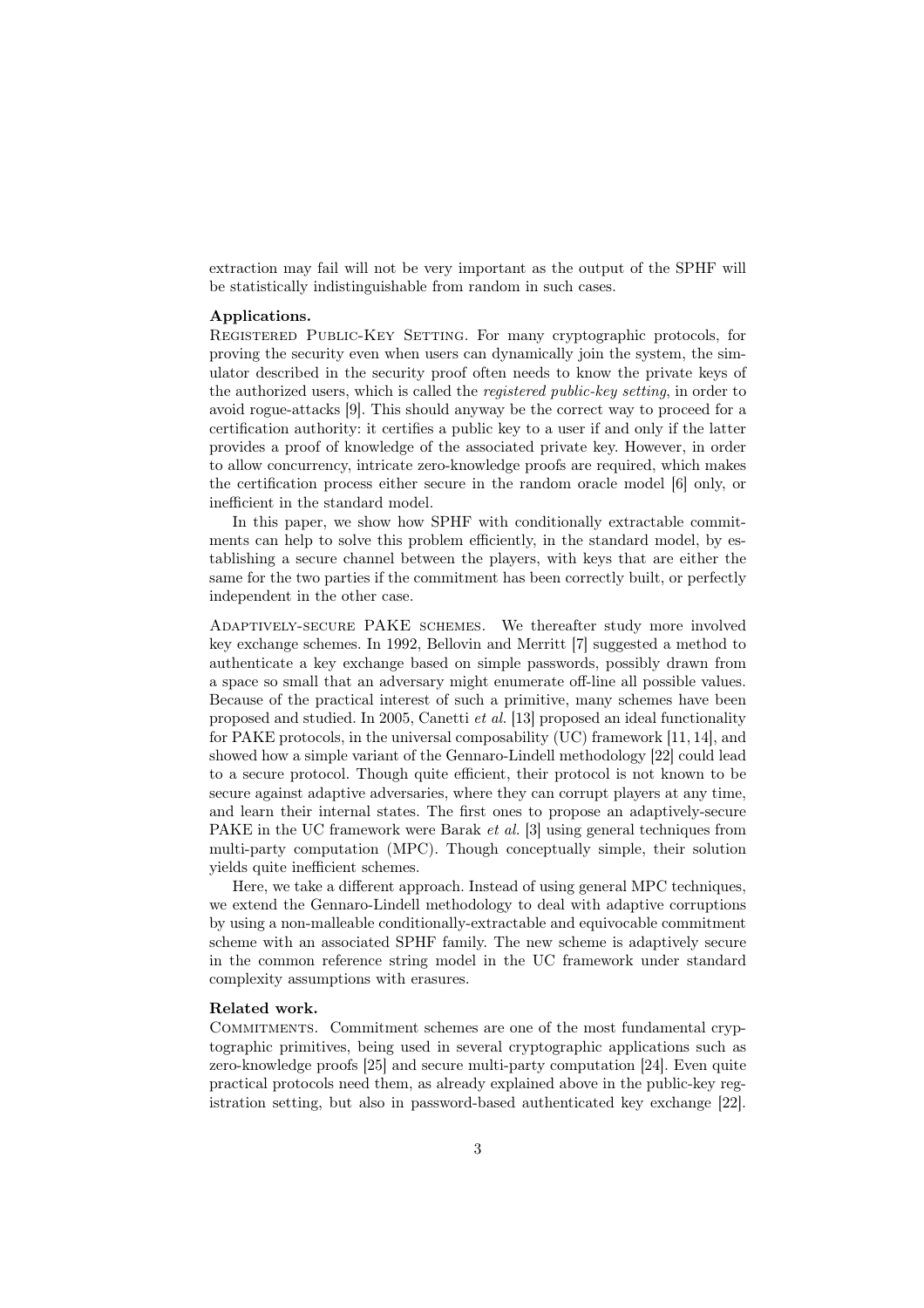They allow a user to commit a value x into a public value  $C$ , such that the latter does not reveal any information about  $x$  (the hiding property), but  $C$  can be opened later to  $x$  only: one cannot change its mind (the binding property). Various additional properties are often required, such as non-malleability, extractability and equivocability. Canetti and Fischlin [12] provided an ideal functionality for such a primitive and showed that achieving all these properties at the same time was impossible in the UC plain model. They also provided the first candidate in the CRS model. Damgård and Nielsen [17] later proposed another construction of universally composable commitments, that is more efficient for some applications. Since we want to avoid the use of possibly inefficient proofs of relations present in the Damgård-Nielsen construction and given that the Canetti-Fischlin construction is well suited for our purpose of designing an associated smooth hash function, we opted to use the latter as the starting point for our constructions.

PAKE. The password-based setting was first considered by Bellovin and Merritt [7] and followed by many proposals. In 2000, Bellare, Pointcheval, and Rogaway [5] as well as Boyko, MacKenzie, and Patel [10] proposed security models and proved variants of the protocol of [7], under ideal assumptions, such as the random oracle model [6]. Soon after, Katz, Ostrovsky, and Yung [28] and Goldreich and Lindell [23] proposed the first protocols with a proof of security in the standard model, with the former being based on the decisional Diffie-Hellman assumption and the latter on general assumptions. Later, Gennaro and Lindell [22] proposed an abstraction and generalization of the KOY protocol and became the basis of several other variants, including ours in the last section.

Organization of the Paper. In Section 2, we review the basic primitives needed in this paper. Then, in Section 3, we describe our first contribution: SPHF families on conjunctions and disjunctions of languages. In Section 4 we combine that with our second contribution, conditionally-extractable commitments. We focus on the ElGamal-based commitment, since this is enough to build more efficient public-key certification protocols. Finally, in Section 5, we add equivocability to the commitment, borrowing techniques from Canetti and Fischlin [12]. Then, we add the non-malleability property, granted the Cramer-Shoup encryption scheme, which can then be used to build an adaptively-secure PAKE in the UC framework, based on the Gennaro and Lindell [22] framework. Due to space restrictions, formal definitions, proofs, and application details were postponed to the appendix.

# 2 Commitments

In the following, we focus on Pedersen commitments, and certification of Schnorrlike public keys, hence, we work in the discrete logarithm setting. As a consequence, to get extractable commitments, we use encryption schemes from the same family: the ElGamal encryption [21] and the labeled version of the Cramer-Shoup encryption scheme [15] (for achieving non-malleability).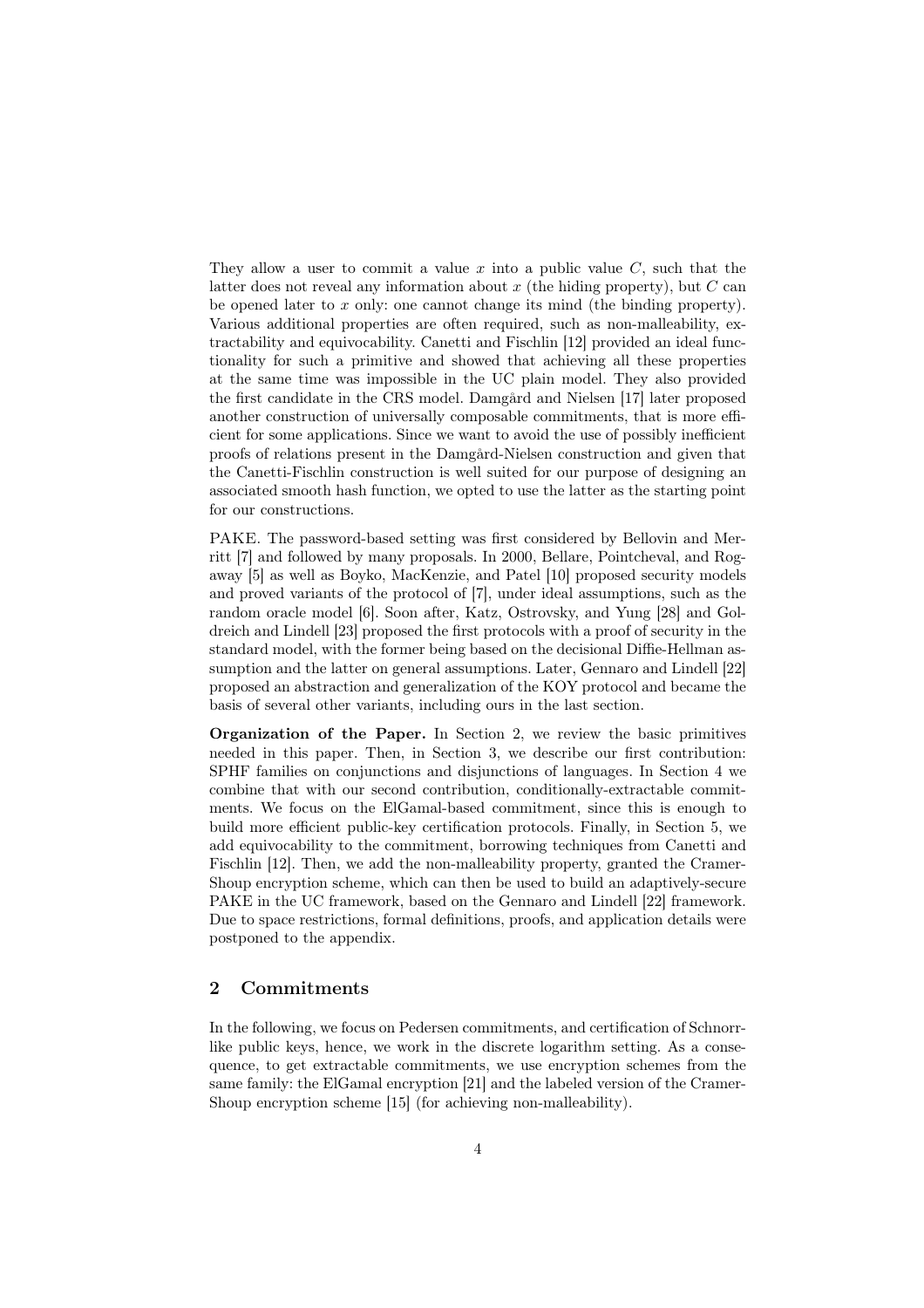Labeled Public-Key Encryption. Labeled encryption [32] is a variation of the usual encryption notion that takes into account the presence of labels in the encryption and decryption algorithms. More precisely, both the encryption and decryption algorithms have an additional input parameter, referred to as a label, and the decryption algorithm should only correctly decrypt a ciphertext if its input label matches the label used to create that ciphertext.

The security notion for labeled encryption is similar to that of standard encryption schemes. The main difference is that, whenever the adversary wishes to ask a query to its Left-or-Right encryption oracle in the indistinguishability security game (IND-CPA) [26, 4], in addition to providing a pair of messages  $(m_0, m_1)$ , it also has to provide a target label  $\ell$  to obtain the challenge ciphertext c. When chosen-ciphertext security (IND-CCA) is concerned, the adversary is also allowed to query its decryption oracle on any pair  $(\ell', c')$  as long as  $\ell' \neq \ell$ or the ciphertext  $c'$  does not match the output  $c$  of a query to its Left-or-Right encryption oracle whose input includes the label  $\ell$ . For formal security definitions for labeled encryption schemes, please refer to [13, 1].

One of the advantages of using labeled encryption, which we exploit in this paper, is that we can easily combine several IND-CCA labeled encryption schemes with the help of a strongly unforgeable one-time signature scheme so that the resulting scheme remains IND-CCA [20].

ElGamal and Cramer-Shoup Encryption. We denote by  $G$  a cyclic group of prime order q where q is large  $(n \text{ bits})$ , and q a generator for this group. Let  $pk = (g_1, g_2, c = g_1^{x_1} g_2^{x_2}, d = g_1^{y_1} g_2^{y_2}, h = g_1^{z}, H)$  be the public key of the Cramer-Shoup scheme, where  $g_1$  and  $g_2$  are random group elements,  $x_1, x_2, y_1, y_2$  and z are random scalars in  $\mathbb{Z}_q$ , and H is a collision-resistant hash function (actually, second-preimage resistance is enough), and  $sk = (x_1, x_2, y_1, y_2, z)$  the associated private key. Note that  $(q_1, h)$  will also be seen as the public key of the ElGamal encryption, with  $z$  the associated private key. For the sake of simplicity, we assume in the following that public keys will additionally contain all the global parameters, such as the group G.

If  $M \in G$ , the multiplicative ElGamal encryption is defined as  $\mathsf{EG}_{\mathsf{pk}}^{\times}(M; r) =$  $(u_1 = g_1^r, e = h^r M)$ , which can be decrypted by  $M = e/u_1^z$ . If  $M \in \mathbb{Z}_q$ , the additive ElGamal encryption is defined as  $\mathsf{EG}_{\mathsf{pk}}^+(M; r) = (u_1 = g_1^r, e = h^r g^M).$ Note that  $\mathsf{EG}_{\mathsf{pk}}^{\times}(g^M; r) = \mathsf{EG}_{\mathsf{pk}}^+(M; r)$ . It can be decrypted after an additional discrete logarithm computation: M must be small enough. Similarly, if  $M \in G$ , the multiplicative labeled Cramer-Shoup encryption is defined as  $CS_{\rm pk}^{\times}$  $\ell(M;r) =$  $(u_1, u_2, e, v)$ , such that  $u_1 = g_1^r$ ,  $u_2 = g_2^r$ ,  $e = h^r M$ ,  $\theta = H(\ell, u_1, u_2, e)$  and  $v = (cd^{\theta})^r$ . Decryption works as above, with  $M = e/u_1^z$ , but only if the ciphertext is valid:  $v = u_1^{x_1 + \theta y_1} u_2^{x_2 + \theta y_2}$ . If  $M \in \mathbb{Z}_q$ , its additive encryption  $\mathsf{CS}_{\mathrm{pk}}^+$  $^{\ell}(M;r)$  is such that  $e = h^r g^M$ . The following relation holds  $\mathsf{CS}_{\mathrm{pk}}^{\times}$  $^{\ell}(g^{M};r)={\sf CS}_{\sf pk}^+$  $^{\ell}(M;r).$ The decryption applies as above if  $M$  is small enough.

As already noted, from any Cramer-Shoup ciphertext  $(u_1, u_2, e, v)$  of a message M with randomness r, whatever the label  $\ell$  is, one can extract  $(u_1, e)$  as an ElGamal ciphertext of the same message  $M$  with the same randomness  $r$ .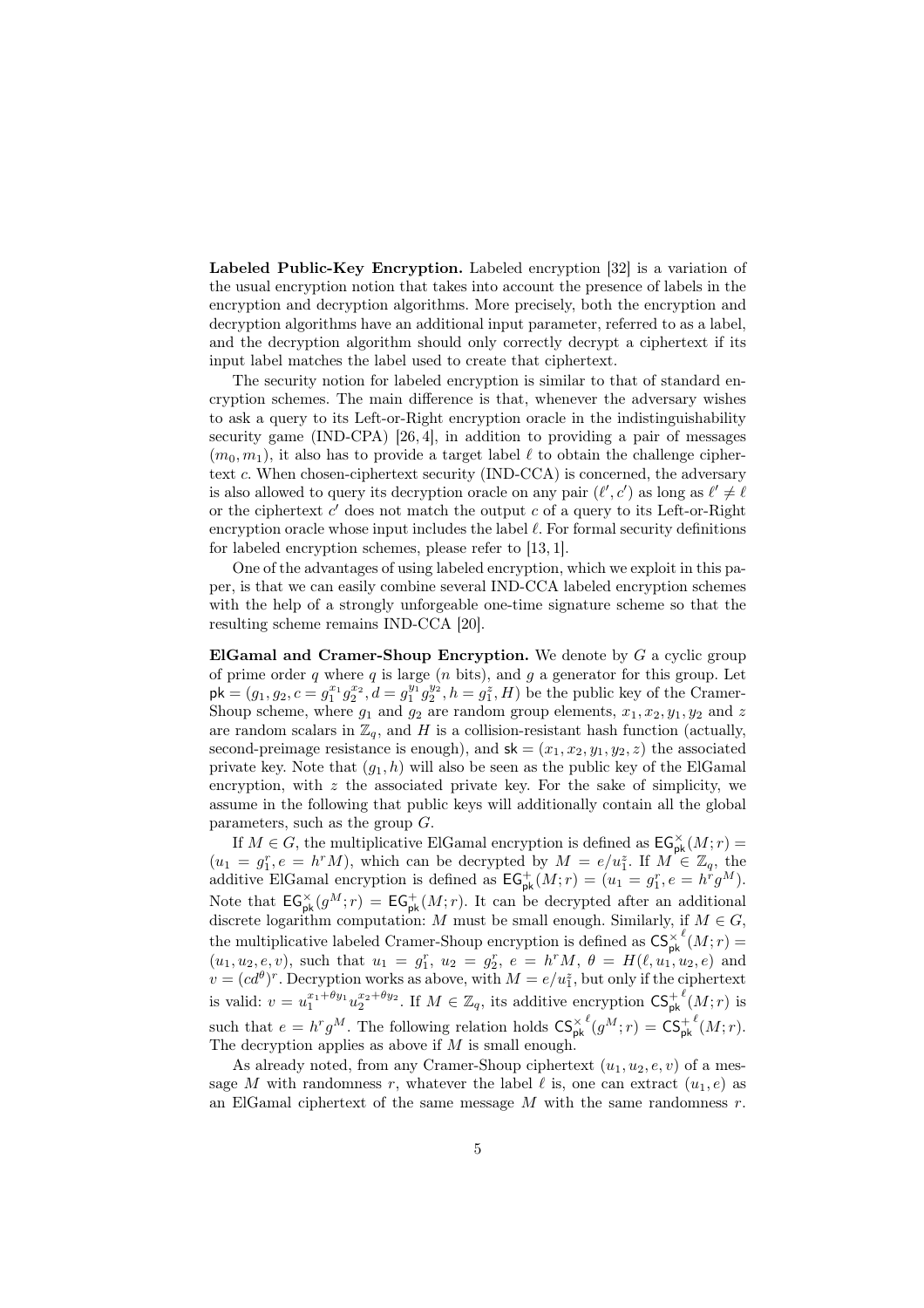This extraction applies independently of the additive or multiplicative version since the decryption works the same for the ElGamal and the Cramer-Shoup ciphertexts, except for the validity check that provides the CCA security level to the Cramer-Shoup encryption scheme, whereas the ElGamal encryption scheme achieves IND-CPA security level only.

Commitments. With a commitment scheme, a player can commit to a secret value x by publishing a commitment  $C = \text{com}(x; r)$  with randomness r, in such a way that  $C$  reveals nothing about the secret  $x$ , which is called the *hiding* property. The player can later open C to reveal x, by publishing x and a decommitment, also referred to as witness, in a publicly verifiable way: the player cannot open  $C$  to any other value than  $x$ , which is the binding property. In many cases, the decommitment consists of the random  $r$  itself or some part of it. In this paper, we only consider commitment schemes in the common reference string (CRS) model in which the common parameters, referred to as the CRS, are generated honestly and available to all parties.

Note that an IND-CPA public-key encryption scheme provides such a commitment scheme: the binding property is guaranteed by the uniqueness of the plaintext (perfectly binding), and the hiding property is guaranteed by the IND-CPA security (computationally hiding). In this case, the CRS simply consists of the public-key of the encryption scheme. The Pedersen commitment  $C = \text{comPed}(x; r) = g^x h^r$  provides a perfectly hiding, but computationally binding commitment under the intractability of the discrete logarithm of  $h$  in basis  $g$ .

We now present additional properties that can be satisfied by the commitment. First, we say that a commitment is *extractable* if there exists an efficient algorithm, called an extractor, capable of generating a new set of common parameters (*i.e.*, a new CRS) whose distribution is equivalent to that of an honestly generated CRS and such that it can extract the committed value  $x$  from any commitment  $C$ . This is of course only possible for computationally hiding commitments, such as encryption schemes: the decryption key is the extraction trapdoor. Second, we say that a commitment is equivocable if there exists an efficient algorithm, called an equivocator, capable of generating a new CRS and a commitment with similar distributions to those of the actual scheme and such that the commitment can be opened in different ways. Again, this is possible for computationally binding commitments only, such as the Pedersen commitment: the knowledge of the discrete logarithm of  $h$  in basis q is a trapdoor that allows the opening of a commitment in more than one way. Finally, a non-malleable commitment ensures that if an adversary that receives a commitment  $C$  of some unknown value  $x$  can generate a valid commitment for a related value  $y$ , then a simulator could perform as well without seeing  $C$ . A public-key encryption scheme that is IND-CCA provides such a non-malleable commitment [22]. For formal security definitions for commitment schemes, please refer to [22, 19, 12].

In the following, we use encryption schemes in order to construct commitments, which immediately implies the hiding, binding and extractable properties, as said above. However, when one uses the additive versions of ElGamal or Cramer-Shoup encryption schemes, extractability (or decryption) is only possible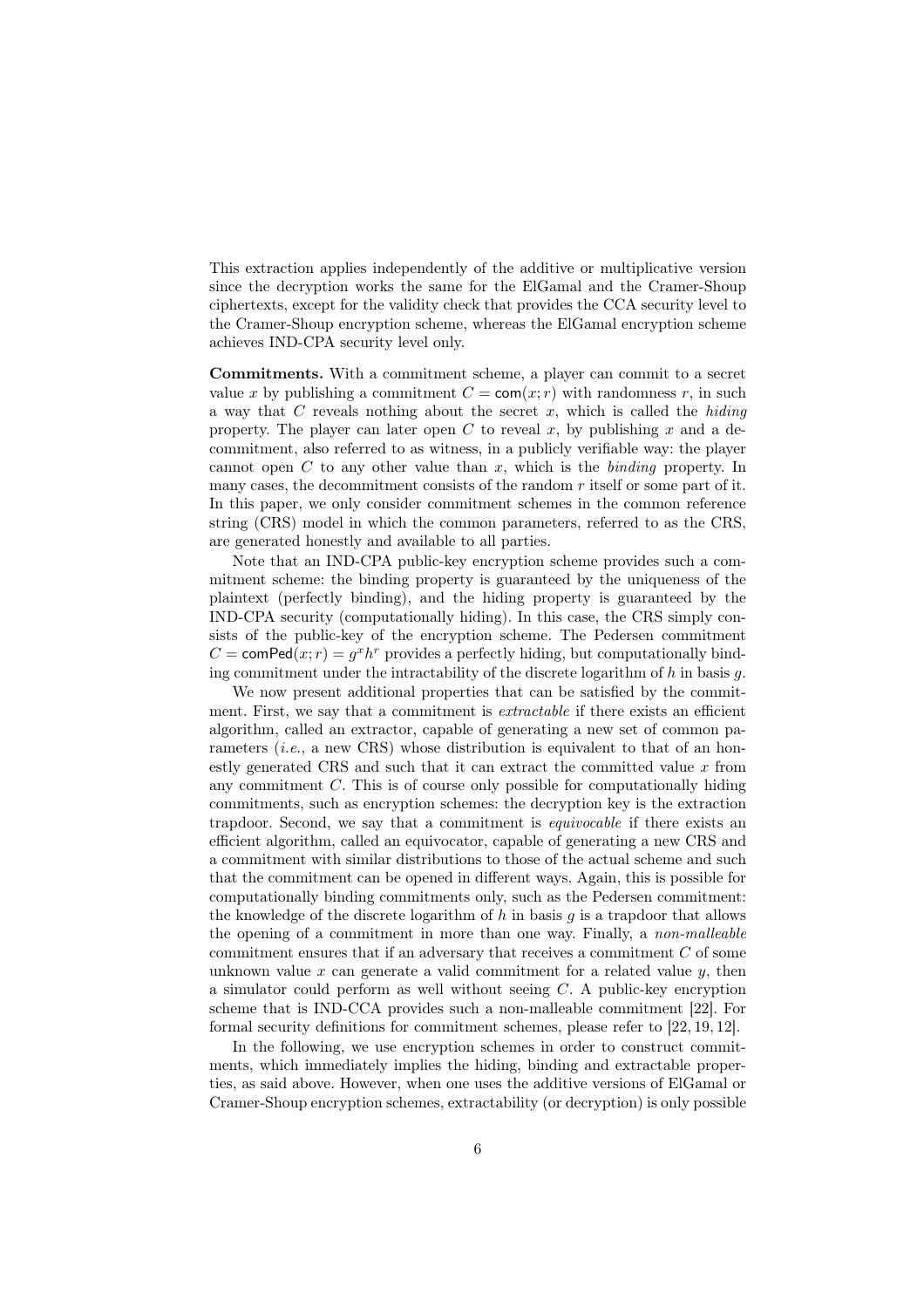if the committed values (or plaintexts) are small enough, hence our notion of Lextractable commitments (see Section 4) which will mean that the commitment is extractable if the committed value lies in the language  $L$ . More precisely, we will split the value to be committed in small pieces (that lie in the language  $L$ ). but we will then need to be sure that they actually lie in this language to guarantee extractability. We thus introduce smooth hash functions in order to allow communications if the commitments are valid only.

# 3 Smooth Hash Functions on Conjunctions and Disjunctions of Languages

Smooth Projective Hash Functions. Projective hash function families were first introduced by Cramer and Shoup [16] as a means to design chosen-ciphertext secure encryption schemes. We here use the definitions of Gennaro and Lindell [22], who later showed how to use such families to build secure passwordbased authenticated key exchange protocols, together with non-malleable commitments. In addition to commitment schemes, we also consider here families of SPHF associated to labeled encryption as done by Canetti et al. [13] and by Abdalla and Pointcheval [1].

Let  $X$  be the domain of these functions and let  $L$  be a certain subset of points of this domain (a language). A key property of these functions is that, for points in L, their values can be computed by using either a secret hashing key or a public projected key. While the computation using the secret hashing key works for all points in the domain  $X$  of the hash function, the computation using a *public* projected key only works for points  $x \in L$  and requires the knowledge of the witness w to the fact that  $x \in L$ . A projective hash function family is said to be smooth if the value of the function on inputs that are outside the particular subset  $L$  of the domain are independent of the projected key. Another important property of these functions is that, given the projected key hp, their output is uniquely defined for points  $x \in L$ . Moreover, if L is a hard partitioned subset of X (*i.e.*, it is computationally hard to distinguish a random element in L from a random element in  $X \setminus L$ , this output is also *pseudo-random* if one does not know a witness w to the fact that  $x \in L$  [22]. The interested reader is referred to the full version for more formal definitions.

In the particular case of the Gennaro-Lindell scheme [22], the subset  $L_{\mathsf{pk},m}$ was defined as the set of  $\{(c)\}\$  such that c is a commitment of m using public parameters pk: there exists r for which  $c = \text{com}_{\text{pk}}(m; r)$  where com is the committing algorithm of the commitment scheme. In the case of the CHKLM scheme [13], the subset  $L_{\mathsf{pk},(\ell,m)}$  was defined as the set of  $\{(c)\}\$  such that c is an encryption of m with label  $\ell$ , under the public key pk: there exists r for which  $c = \mathcal{E}_{pk}^{\ell}(m;r)$  where  $\mathcal E$  is the encryption algorithm of the labeled encryption scheme. In the case of a standard encryption scheme, the label is simply omitted. The interested reader is referred to [22, 13, 1] for more details.

Languages. Since we want to use more general languages, we need more detailed notations. Let  $LPKE$  be a labeled encryption scheme with public key pk.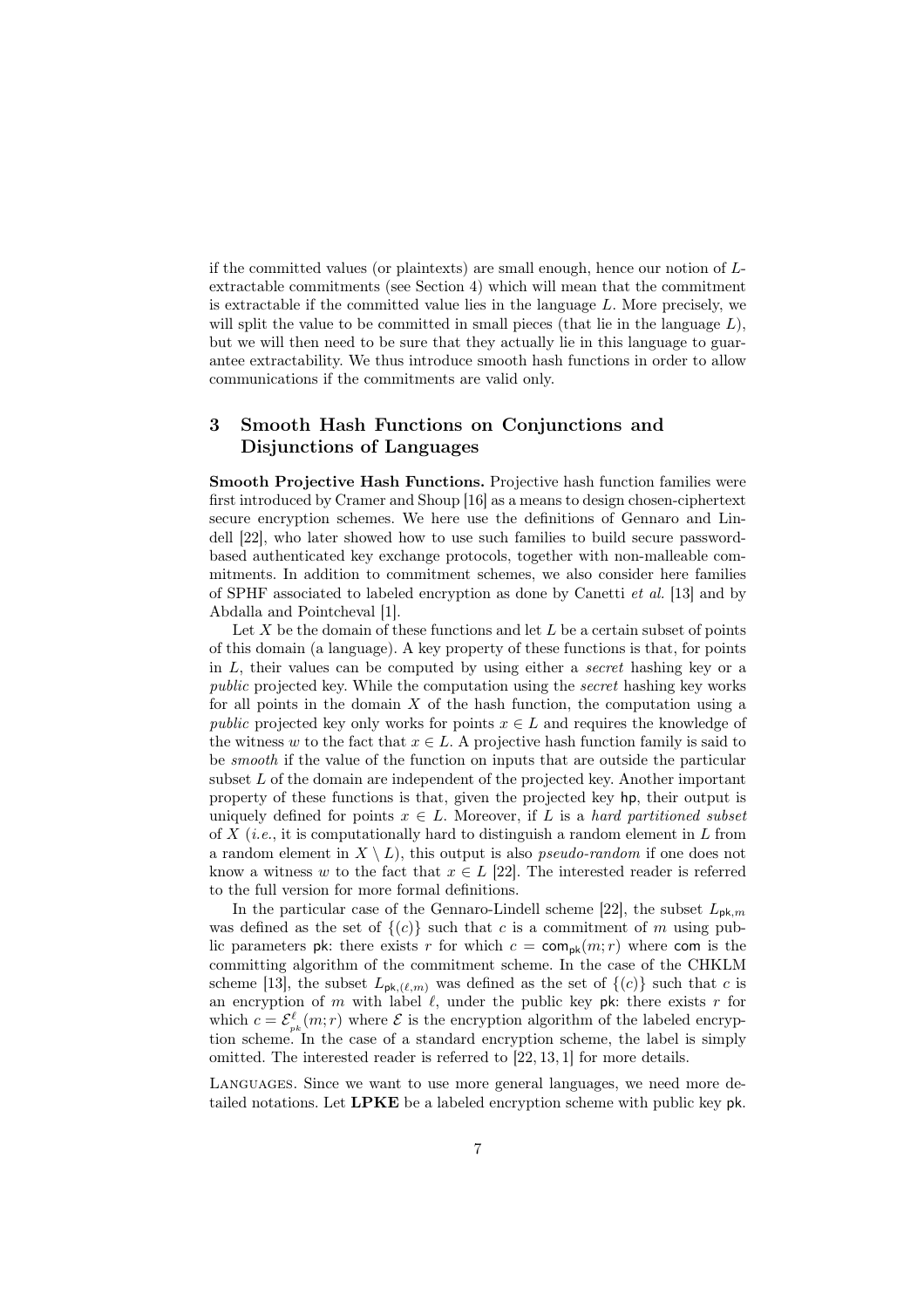Let  $X$  be the range of the encryption algorithm. Here are three useful examples of languages  $L$  in  $X$ :

- $-$  the valid ciphertexts *c* of *m* under **pk**,  $L$ <sub>(**LPKE**, **p**k),( $\ell$ ,*m*) = {*c*|∃*r c* =  $\mathcal{E}^{\ell}_{\sf pk}(m;r)$ };</sub>
- the valid ciphertexts c of  $m_1$  or  $m_2$  under pk (that is, a disjunction of two versions of the former languages),  $L_{(\textbf{LPKE},p\textbf{k}),(\ell,m_1\vee m_2)}=L_{(\textbf{LPKE},p\textbf{k}),(\ell,m_1)}\cup$  $L_{(\mathbf{LPKE},\mathsf{pk}),(\ell,m_2)};$
- the valid ciphertexts *c* under **pk**,  $L$ <sub>(**LPKE**, **pk**),( $\ell$ ,\*) = {*c*|∃*m* ∃*r c* =  $\mathcal{E}^{\ell}_{\sf pk}(m;r)$ }.</sub>

If the encryption scheme is IND-CPA, the first two are hard partitioned subsets of X. The last one can also be a hard partitioned subset in some cases: for the Cramer-Shoup encryption,  $L \subsetneq X = G^4$  and, in order to distinguish a valid ciphertext from an invalid one, one has to break the DDH problem. However, for the ElGamal encryption scheme, all the ciphertexts are valid, hence  $L = X = G^2$ .

More complex languages can be defined, with disjunctions as above, or conjunctions: the pairs of ciphertexts  $(a, b)$  such that  $a \in L_{(\text{LPKE},pk),(\ell,0\vee1)}$  and  $b \in L_{(\mathbf{LPKE},\mathsf{pk}),(\ell,2\vee3)}$ . This set can be obtained by  $(L_{(\mathbf{LPKE},\mathsf{pk}),(\ell,0\vee1))} \times X) \cap$  $(X \times L_{\text{(LPKE,pk)},(\ell,2\vee 3)})$ .

Likewise, we can define more general languages based on other primitives such as commitment schemes. The definition would be similar to the one above, with pk playing the role of the common parameters,  $\mathcal{E}_{\text{pk}}$  playing the role of the committing algorithm,  $(m, \ell)$  playing the role of the input message, and c playing the role of the commitment.

More generally, in the following, we denote the language by the generic notation  $L_{(\mathbf{Sch},\rho),aux}$  where aux denotes all the parameters useful to characterize the language (such as the label used, or a plaintext),  $\rho$  denotes the public parameters such as a public key pk, and Sch denotes the primitive used to define the language, such as an encryption scheme LPKE or a commitment scheme Com. When there is no ambiguity, the associated primitive Sch will be omitted.

We now present new constructions of SPHF to deal with more complex languages, such as disjunctions and conjunctions of any languages. The constructions are presented for two languages but can be easily extended to any polynomial number of languages. We then discuss about possible information leakage at the end of this section. The properties of correctness, smoothness and pseudorandomness are easily verified by these new smooth hash systems. Due to the lack of space, the formal proofs can be found in the full version.

Conjunction of two Generic Smooth Hashes. Let us consider an encryption or commitment scheme defined by public parameters and a public key aggregated in  $\rho$ . X is the range of the elements we want to study (ciphertexts, tuples of ciphertexts, commitments, etc), and  $L_1 = L_{1,\rho, aux}$  and  $L_2 = L_{2,\rho, aux}$ are hard partitioned subsets of  $X$ , which specify the expected properties (valid ciphertexts, ciphertexts of a specific plaintext, etc). We consider situations where X possesses a group structure, which is the case if we consider ciphertexts or tuples of ciphertexts from an homomorphic encryption scheme. We thus denote by ⊕ the commutative law of the group (and by ⊖ the opposite operation, such that  $c \oplus a \ominus a = c$ ).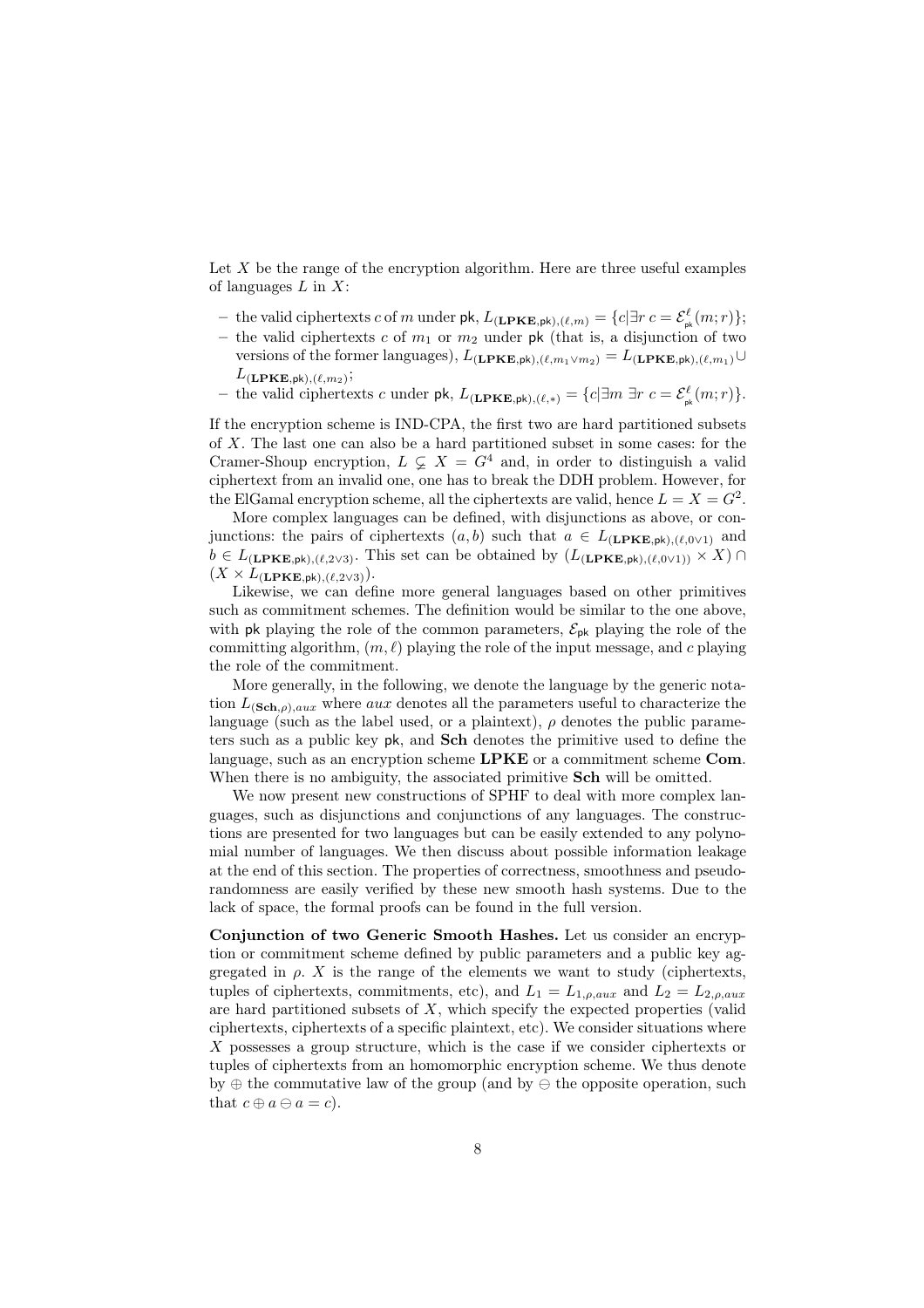We assume to be given two smooth hash systems  $SHS<sub>1</sub>$  and  $SHS<sub>2</sub>$ , on the sets corresponding to the languages  $L_1$  and  $L_2$ :  $\textsf{SHS}_i = \{\textsf{HashKG}_i, \textsf{ProjKG}_i, \textsf{Hash}_i, \textsf{Mod}_i, \textsf{Mod}_i, \textsf{Mod}_i, \textsf{Mod}_i, \textsf{Mod}_i, \textsf{Mod}_i, \textsf{Mod}_i, \textsf{Mod}_i, \textsf{Mod}_i, \textsf{Mod}_i, \textsf{Mod}_i, \textsf{Mod}_i, \textsf{Mod}_i, \textsf{Mod}_i, \textsf{Mod}_i, \textsf{Mod}_i, \textsf{Mod}_i,$ ProjHash<sub>i</sub>}. Here, HashKG<sub>i</sub> and ProjKG<sub>i</sub> denote the hashing key and the projected key generators, and  $\mathsf{Hash}_i$  and  $\mathsf{ProjHash}_i$  the algorithms that compute the hash function using  $hk_i$  and  $hp_i$  respectively.

Let c be an element of X, and  $r_1$  and  $r_2$  two elements chosen at random. We denote by  $hk_1 = HashKG_1(\rho, aux, r_1), hk_2 = HashKG_2(\rho, aux, r_2), hp_1 =$ ProjK $G_1(hk_1; \rho, aux, c)$ , and  $hp_2 = \text{ProjKG}_2(hk_2; \rho, aux, c)$  the keys. A smooth hash system for the language  $L = L_1 \cap L_2$  is then defined as follows, if  $c \in L_1 \cap L_2$ and  $w_i$  is a witness that  $c \in L_i$ , for  $i = 1, 2$ :

$$
\begin{aligned} \mathsf{HashKG}_L(\rho, aux, r=r_1 \| r_2) &= \mathsf{hk} = (\mathsf{hk}_1, \mathsf{hk}_2) \\ \mathsf{ProjKG}_L(\mathsf{hk}; \rho, aux, c) &= \mathsf{hp} = (\mathsf{hp}_1, \mathsf{hp}_2) \\ \mathsf{Hash}_L(\mathsf{hk}; \rho, aux, c) &= \mathsf{Hash}_1(\mathsf{hk}_1; \rho, aux, c) \oplus \mathsf{Hash}_2(\mathsf{hk}_2; \rho, aux, c) \\ \mathsf{ProjHash}_L(\mathsf{hp}; \rho, aux, c; (w_1, w_2)) &= \mathsf{ProjHash}_1(\mathsf{hp}_1; \rho, aux, c; w_1) \end{aligned}
$$

 $\oplus$ ProjHash $_2$ (hp $_2;$   $\rho, aux, c; w_2)$ 

Disjunction of two Generic Smooth Hashes. Let  $L_1$  and  $L_2$  be two languages as described above. We assume to be given two smooth hash systems SHS<sub>1</sub> and SHS<sub>2</sub> with respect to these languages. We define  $L = L_1 \cup L_2$  and construct a smooth projective hash function for this language as follows:

$$
\begin{array}{rl} \mathsf{HashKG}_L(\rho, aux, r=r_1 \| r_2) &= \mathsf{hk} = (\mathsf{hk}_1, \mathsf{hk}_2) \\ \mathsf{ProjKG}_L(\mathsf{hk}; \rho, aux, c) &= \mathsf{hp} = (\mathsf{hp}_1, \mathsf{hp}_2, \mathsf{hp}_\Delta = \mathsf{Hash}_1(\mathsf{hk}_1; \rho, aux, c) \\ & \qquad \qquad \oplus \mathsf{Hash}_2(\mathsf{hk}_2; \rho, aux, c)) \\ \mathsf{Hash}_L(\mathsf{hk}; \rho, aux, c) &= \mathsf{Hash}_1(\mathsf{hk}_1; \rho, aux, c; w) \\ \mathsf{ProjHash}_L(\mathsf{hp}; \rho, aux, c; w) &= \mathsf{ProjHash}_1(\mathsf{hp}_1; \rho, aux, c; w) \quad \text{if } c \in L_1 \\ & \qquad \qquad \text{or } \mathsf{hp}_\Delta \ominus \mathsf{ProjHash}_2(\mathsf{hp}_2; \rho, aux, c; w) \quad \text{if } c \in L_2 \end{array}
$$

where w is a witness of  $c \in L_i$  for  $i \in \{1,2\}$ . Then  $\mathsf{ProjHash}_i(\mathsf{hp}_i; \rho, aux, c; w) =$  $\mathsf{Hash}_i(\mathsf{hk}_i; \rho, aux, c)$ . The player in charge of computing this value is supposed to know  $w$ , and in particular the language which  $c$  belongs to (the index  $i$ ).

Uniformity and Independence. In the above definition of SPHF (contrarily to the original Cramer-Shoup [16] definition), the value of the projected key formally depends on the ciphertext/commitment c. However, in some cases, one may not want to reveal any information about this dependency. In fact, in certain cases such as in the construction of a SPHF for equivocable and extractable commitments in Section 5, one may not even want to leak any information about the auxiliary elements *aux*. When no information is revealed about *aux*, it means that the details about the exact language will be concealed.

We thus add a notion similar to the smoothness, but for the projected key: the projected key may or may not depend on  $c$  (and  $aux$ ), but its distribution does not: Let us denote by  $D_{\rho,aux,c}$  the distribution  $\{\text{hp } \mid \text{hk} = \text{HashKG}_L(\rho, aux, r)\}$ and  $hp = ProjKG_L(hk; \rho, aux, c)$ , on the projected keys. If, for any  $c, c' \in X$ ,  $D_{\rho,aux,c'}$  and  $D_{\rho,aux,c}$  are indistinguishable, then we say that the smooth hash system has the 1-uniformity property. If, for any  $c, c' \in X$ , and any auxiliary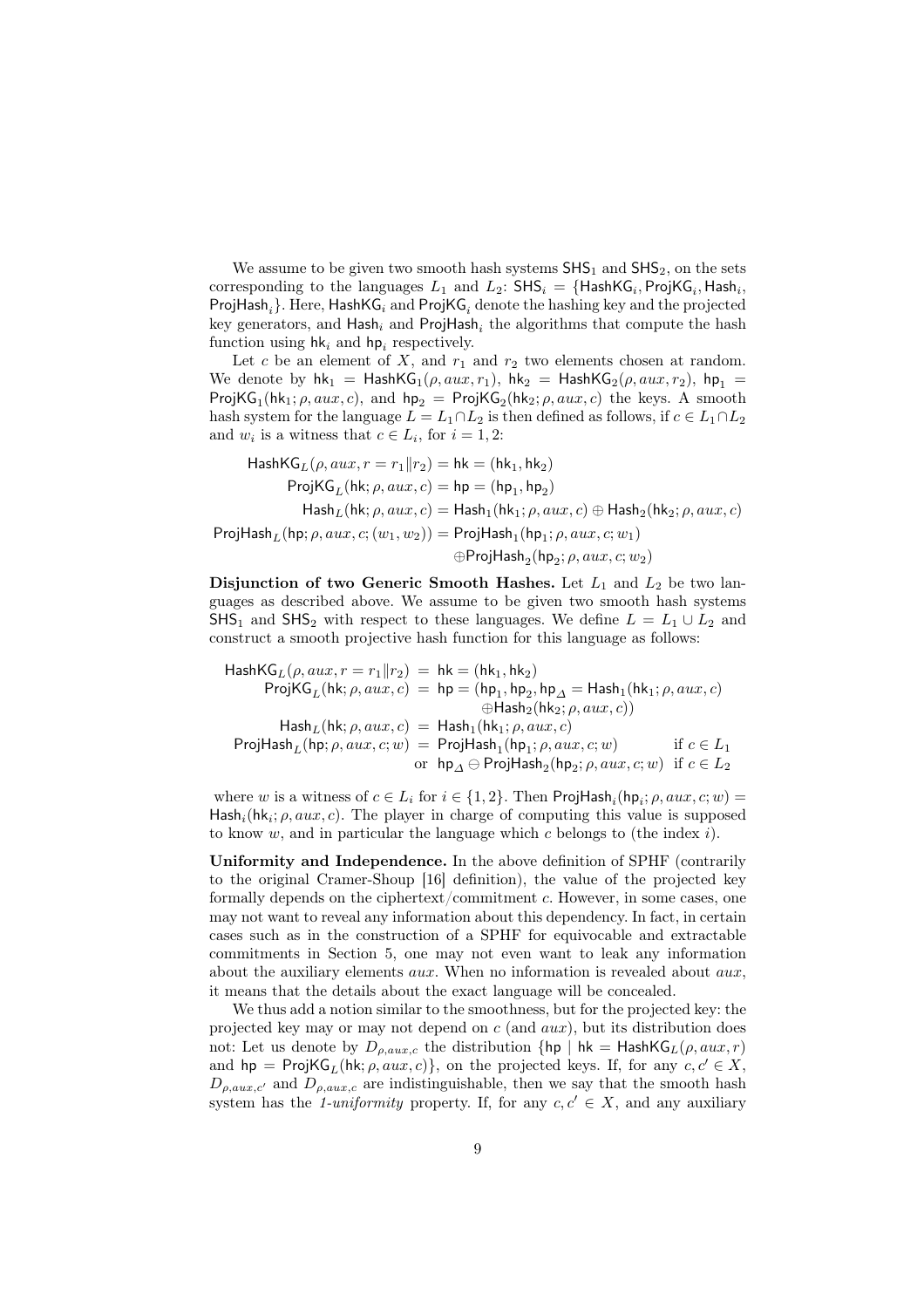elements *aux*, *aux'*,  $D_{\rho, aux', c'}$  and  $D_{\rho, aux, c}$  are indistinguishable, we name it 2-uniformity property.

More than indistinguishability of distributions, the actual projected key hp may not depend at all on  $c$ , as in the Cramer and Shoup's definition. Then, we say that the smooth hash system guarantees 1-independence (resp. 2-independence if it does not depend on aux either). Note that the latter independence notions immediately imply the respective uniformity notions.

As an example, the smooth hash system associated with the ElGamal cryptosystem (see Section 4 page 10) guarantees 2-independence. On the other hand, the analogous system associated with the Cramer-Shoup encryption (see the full version) guarantees 2-uniformity only. For smooth hash systems combinations, one can note that in the case of disjunctions, one can get, at best, the uniformity property, since hash computations on the commitment are needed for generating the projected key. Furthermore, this is satisfied under the condition that the two underlying smooth hash systems already satisfy this property (see the full version for more details and proofs).

Finally, one should note that, in the case of disjunction, the view of the projected hash value could leak some information about the sub-language in which the input lies, if an adversary sends a fake  $hp_\Lambda$ . The adversary could indeed check whether  $\mathsf{ProjHash}_L(\mathsf{hp}; \rho, aux, c; w)$  equals  $\mathsf{Hash}_1(\mathsf{hk}_1; \rho, aux, c)$  or  $hp_{\Lambda} \ominus$  Hash<sub>2</sub>(hk<sub>2</sub>;  $\rho$ , aux, c). But first, it does not contradict any security notion for smooth hash systems; second, in all the applications below, the projected hash value is never revealed; and third, in the extractable commitments below, because of the global conjunction of the languages, an exponential exhaustive search would be needed to exploit this information, even if the committed value is a low-entropy one.

# 4 A Conditionally Extractable Commitment

ElGamal Commitment and Associated Smooth Hash. The ElGamal commitment is realized in the common reference string model, where the CRS  $\rho$ contains  $(G, \mathsf{pk})$ , as defined in Section 2, for the ElGamal encryption scheme. In practice, sk should not be known by anybody, but in the security analysis, sk will be the extraction trapdoor. Let the input of the committing algorithm be a scalar  $M \in \mathbb{Z}_q$ . The commitment algorithm consists of choosing a random  $r$  and computing the following ElGamal encryption under random  $r$ :  $C = \textsf{EG}_{\textsf{pk}}^+(M,r) = (u_1 = g_1^r, e = h^r g^M).$ 

The smooth projective hashing, associated with this commitment scheme and the language  $L = L_{(EG^+,\rho),M} \subset X = G^2$  of the additive ElGamal ciphertexts C of M under the global parameters and public key defined by  $\rho$ , is the family based on the underlying ElGamal encryption scheme, as defined in [22]:

> ${\sf HashKG}(({\bf{EG^+}},\rho),M)={\sf hk}=(\gamma_{_1},\gamma_{_3})\stackrel{\$}{\leftarrow}\mathbb{Z}_q\times\mathbb{Z}_q$  ${\sf Hash}({\sf hk};(\mathbf{EG}^+,\rho),M,C) = (u_{_1})^{\gamma_1} (eg^{-M})^{\gamma_3^*}$ ProjKG(hk;  $(\mathbf{E} \mathbf{G}^+, \rho), M, C) = \mathsf{hp} = (g_1)^{\gamma_1} (h)^{\gamma_3}$  $\mathsf{ProjHash}(\mathsf{hp};(\mathbf{EG}^+,\rho),M,C;r) = (\mathsf{hp})^r$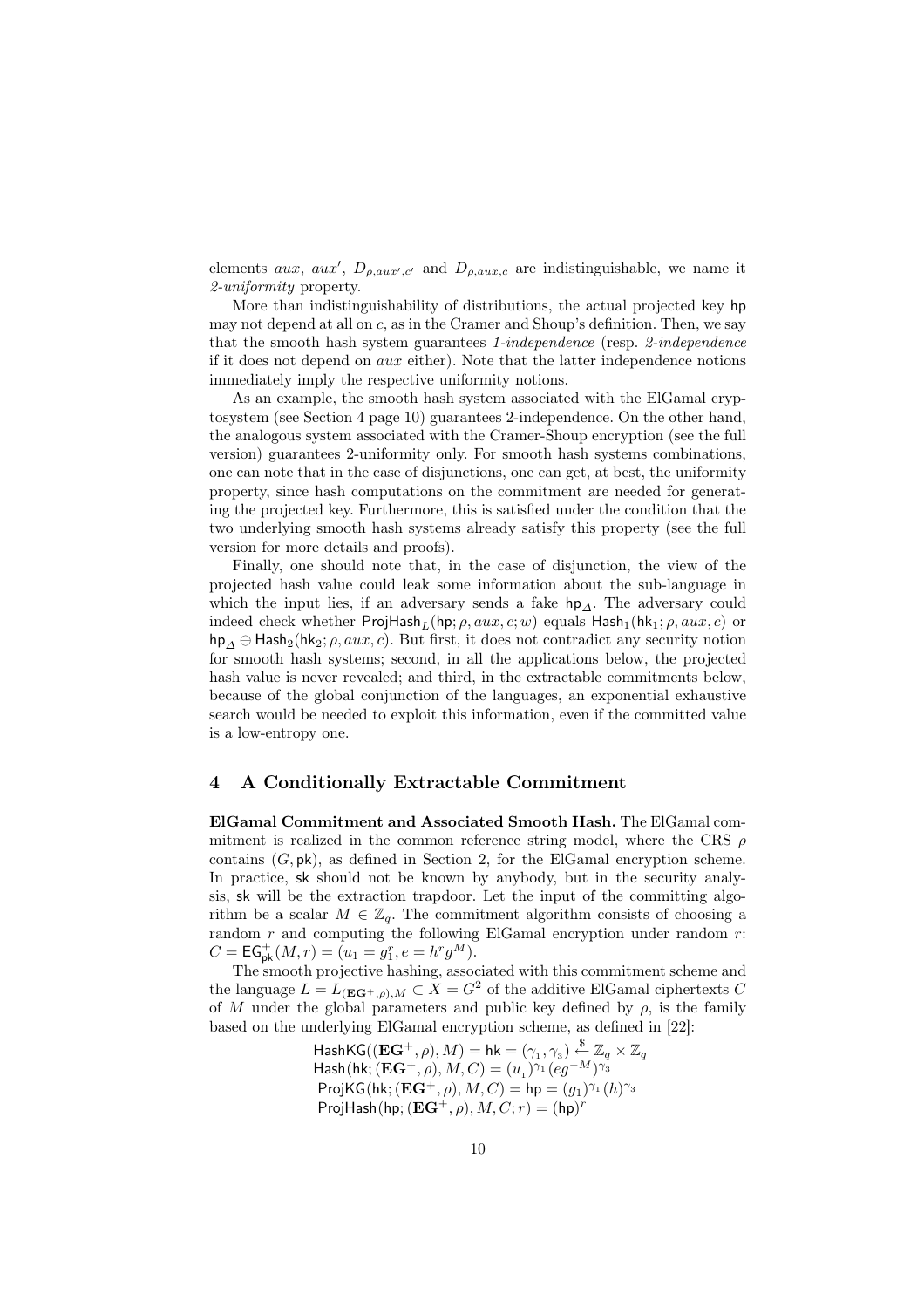First, under the DDH problem (semantic security of the ElGamal encryption scheme), L is a hard partitioned subset of  $X = G^2$ . Then, for  $C = \mathsf{EG}_{\mathsf{pk}}^+(M, r)$ , and thus with the witness  $r$ , the algorithms are defined as above using the same notations as in [22].

L-extractable Commitments. Note that the value  $q^M$  would be easily extractable from this commitment (seen as the multiplicative ElGamal encryption). However, one can extract  $\tilde{M}$  itself (the actual committed value) only if its size is small enough so that it can be found as a solution to the discrete logarithm problem. In order to obtain "extractability" (up to a certain point, see below), one should rather commit to it in a bit-by-bit way.

Let us denote  $M \in \mathbb{Z}_q$  by  $\sum_{i=1}^m M_i \cdot 2^{i-1}$ , where  $m \leq n$ . Its commitment is comEG<sub>pk</sub> $(M) = (b_1, \ldots, b_m)$ , where  $b_i = \textsf{EG}_{\textsf{pk}}^+(M_i \cdot 2^{i-1}, r_i) = (u_{1,i} = g_1^{r_i}, e_i =$  $h^{r_i}g^{M_i\cdot 2^{i-1}}$ , for  $i=1,\ldots,m$ . The homomorphic property of the encryption scheme allows to obtain, from this tuple, the above simple commitment of M

 $C = \mathsf{EG}_{\mathsf{pk}}^+(M, r) = (u_1, e) = (\prod u_{1,i}, \prod e_i) = \prod b_i, \text{ for } r = \sum r_i.$ We now precise what we mean by "extractability": Here, the commitment will be extractable if the messages  $M_i$  are bits (or at least small enough), but we cannot ensure that it will be extractable otherwise. More generally, this leads to a new notion of L−*extractable commitments*, which means that we allow the primitive not to be extractable if the message does not belong to a certain language L (e.g. the language of encryptions of 0 or 1), which is informally the language of all commitments valid and "of good shape", and is included into the set  $X$  of all commitments.

SMOOTH HASH FUNCTIONS. For the above protocol, we need a smooth hash system on the language  $L = L_1 \cap L_2$ , where  $L_1 = \{(b_1, \ldots, b_m) \mid \forall i, b_i \in$  $L_{(EG^+,\rho),0\vee 1}$ },  $L_2 = \{(b_1,\ldots,b_m) \mid C = \prod_i b_i \in L_{(EG^{\times},\rho),g^M} \}$ , to within a factor (corresponding to the offest  $2^{i-1}$ ) with

 $L_{(EG^+,\rho),0\vee 1} = L_{(EG^+,\rho),0} \cup L_{(EG^+,\rho),1}$   $L_{(EG^+,\rho),0} = \{C \mid \exists r \ C = \mathsf{EG}^+_{\mathsf{pk}}(0,r)\}$  $L_{(EG \times, \rho),g^M} = \{ C \mid \exists r \; C = \mathsf{E} \mathsf{G}_{\mathsf{pk}}^{\times}(g^M,r) \} \; \; L_{(EG^+,\rho),1} = \{ C \mid \exists r \; C = \mathsf{E} \mathsf{G}_{\mathsf{pk}}^{\mathsf{f},+}(1,r) \}$ 

It is easy to see that this boils down to constructing a smooth hash system corresponding to a conjunction and disjunction of languages, as presented in the previous section.

#### Certification of Public Keys.

Description. A classical application of extractable commitments is in the certification of public keys (when we want to be sure that a person joining the system actually knows the associated private key). Suppose that a user  $U$  owns a pair of secret and public keys, and would like to have the public key certified by the authority. A natural property is that the authority will not certify this public key unless it is sure that the user really owns the related private key, which is usually ensured by a zero-knowledge proof of knowledge: the user knows the private key if a successful extractor exists.

Here we present a construction that possesses the same property without requiring any explicit proof of knowledge, furthermore in a concurrent way since there is no need of any rewinding: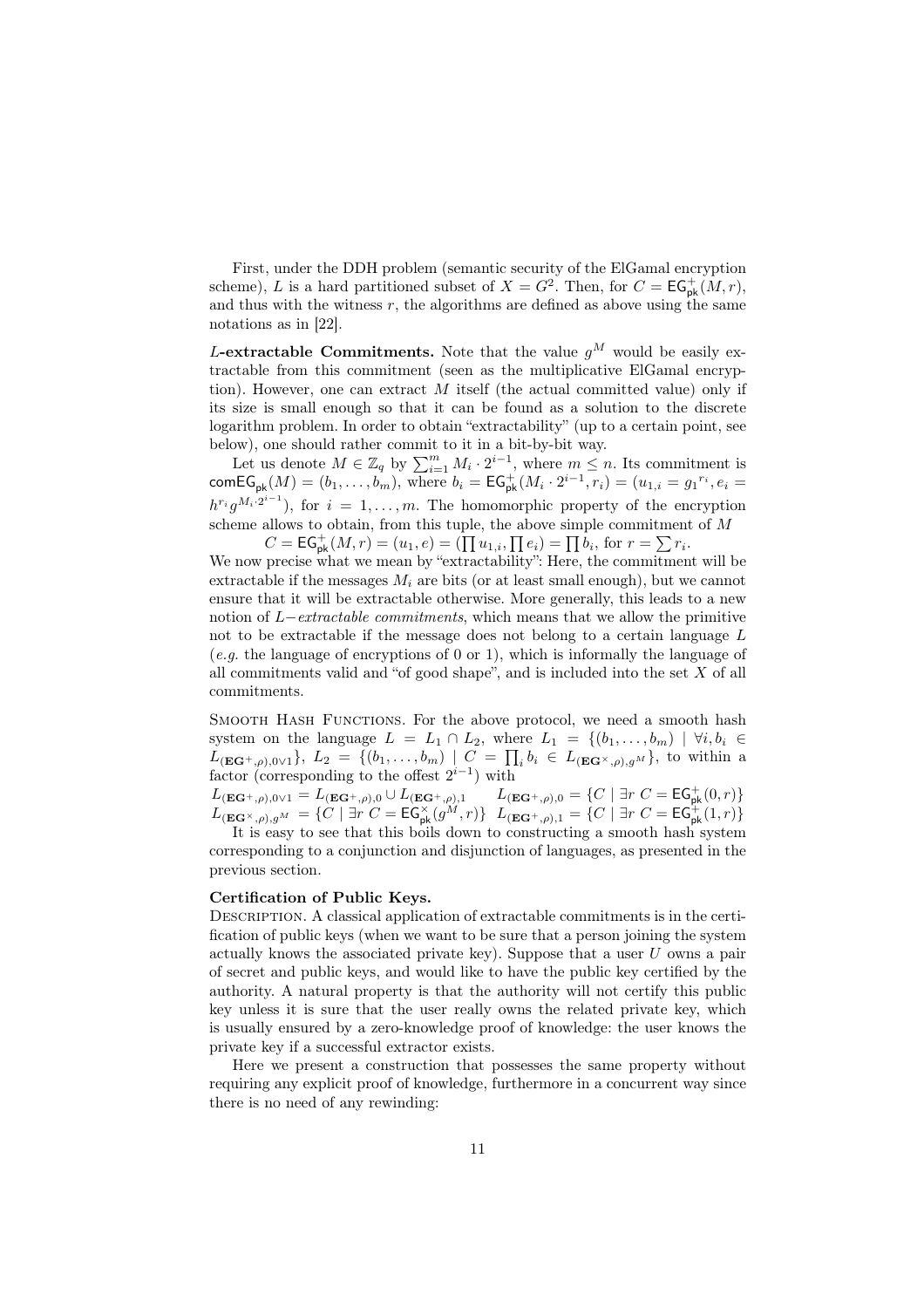- First, the user sends his public key  $g^M$ , along with a bit-by-bit L-extractable commitment of the private key M, i.e. a tuple  $\text{comEG}_{\text{pk}}(M) = (b_1, \ldots, b_m)$ as described above, from which one can derive  $C = \prod b_i = \mathsf{EG}_{\mathsf{pk}}^+(M,r) =$  $\mathsf{EG}_{\mathsf{pk}}^\times(g^M,r).$
- We define the smooth hash system related to the language  $L_1 \cap L_2$ , where  $L_1 = \bigcap_i L_{1,i}$ , with  $L_{1,i}$  the language of the tuples where the *i*-th component  $b_i$  is an encryption of 0 or 1, and  $L_2$  is the language of the tuples where the derived  $C = \prod b_i$  is an encryption of the public key  $g^M$  (under the multiplicative ElGamal, as in Section 4 page 10).
- Note that when the tuple  $(b_1, \ldots, b_m)$  lies in  $L_1 \cap L_2$ , it really corresponds to an extractable commitment of the private key M associated to the public key  $q^M$ : each  $b_i$  encrypts a bit, and can thus be decrypted, which provides the  $i$ -th bit of  $M$ .
- The authority computes a hash key hk, the corresponding projected key hp on  $(b_1, \ldots, b_m)$  and the related hash value Hash on  $(b_1, \ldots, b_m)$ . It sends hp to U along with Cert  $\oplus$  Hash, where Cert is the expected certificate. Note that if Hash is not large enough, a pseudo-random generator can be used to expand it.
- The user is then able to recover his certificate if and only if he can compute Hash: this value can be computed with the algorithm ProjHash on  $(b_1, \ldots, b_m)$ , from hp. But it also requires a witness w proving that the tuple  $(b_1, \ldots, b_m)$  lies in  $L_1 \cap L_2$ .

With the properties of the smooth hash system, if the user correctly computed the commitment, he knows the witness  $w$ , and can get the same mask Hash to extract the certificate. If the user cheated, the smoothness property makes Hash perfectly unpredictable: no information is leaked about the certificate.

Security Analysis. Let us outline the security proof of the above protocol. First, the security model is the following: no one can obtain a certificate on a public key if it does not know the associated private key (that is, if no simulator can extract the private key). In other words, the adversary wins if it is able to output  $(q^M, \text{Cert})$  and no simulator can produce M.

The formal attack game can thus be described as follows: the adversary A interacts several times with the authority, by sending public keys and commitments, and asks for the corresponding certificates. It then outputs a pair  $(q^M, \text{Cert})$  and wins if no simulator is able to extract M from the transcript.

The simulator works as follows: it is given access to a certification (signing) oracle, and generates a pair of public and private keys (sk, pk) for the ElGamal encryption. The public key is set as the CRS that defines the commitment scheme. The private key will thus be the extraction trapdoor.

When the simulator receives a certification request, with a public key and a commitment, it first tries to extract the associated private key, granted the extraction trapdoor. In case of success, the simulator asks the signing oracle to provide it with the corresponding certificate on the public key, and complete the process as described in the protocol. However, extraction may fail if the commitments are not well constructed (not in  $L_1 \cap L_2$ ). In such a case, the simulator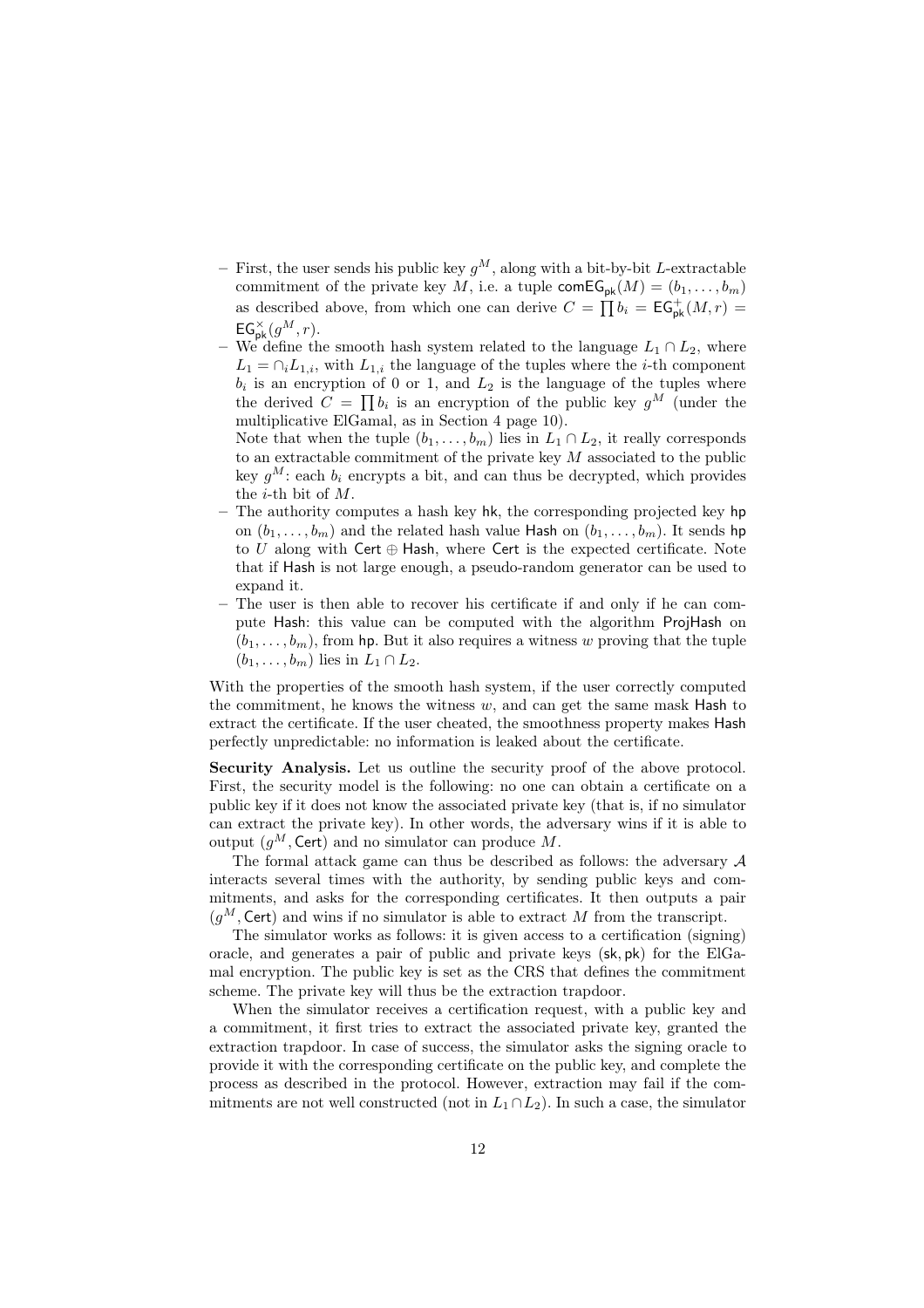sends back a random bit-string of appropriate length. In case of successful extraction, the answer received by the user is exactly the expected one. In case of failure, it is perfectly indistinguishable too since the smoothness property of the hash function would make a perfectly random mask Hash (since the input is not in the language).

After several interactions, A outputs a pair  $(q^M, \text{Cert})$ , which is forwarded by the simulator. Either  $q^M$  has been queried to the signing oracle, which means that the extraction had succeeded, the simulator knows  $M$  and the adversary did not win the attack game, or this is a valid signature on a new message: existential forgery under chosen-message attack.

# 5 A Conditionally Extractable Equivocable Commitment

In this section, we enhance the previous commitment schemes with equivocability, which is not a trivial task when one wants to keep the extraction property. Note that we first build a malleable extractable and equivocable commitment using the ElGamal-based commitment (see Section 4 page 10), but one can address the non-malleability property by simply building the commitment upon the Cramer-Shoup encryption scheme. All the details of this extension are given in the full version. In the following, if b is a bit, we denote its complement by  $\bar{b}$ (i.e.,  $\overline{b} = 1 - b$ ). We furthermore denote by  $x[i]$  the  $i^{\text{th}}$  bit of the bit-string  $x$ .

Equivocability. Commitments that are both extractable and equivocable seem to be very difficult to obtain. Canetti and Fischlin [12] proposed a solution but for one bit only. Damgård and Nielsen [17] proposed later another construction. But for efficiency reasons, in our specific context, we extend the former proposal. In this section, we thus enhance our previous commitment (that is already L-extractable) to make it equivocable, using the Canetti and Fischlin's approach. Section 5 page 16 will then apply a non-malleable variant of our new commitment together with the associated smooth hash function family in order to build a password-authenticated key exchange protocol with adaptive security in the UC framework [11]. The resulting protocol is reasonably efficient and, in particular, more efficient than the protocol by Barak et al. [3], which to our knowledge is the only one achieving the same level of security in the standard model.

DESCRIPTION OF THE COMMITMENT. Our commitment scheme is a natural extension of Canetti-Fischlin commitment scheme [12], in a bit-by-bit way. It indeed uses the ElGamal public-key encryption scheme, for each bit of the bitstring. Let  $(y_1, \ldots, y_m)$  be random elements in G. This commitment is realized in the common reference string model, the CRS  $\rho$  contains  $(G, \mathsf{pk})$ , where  $\mathsf{pk}$  is an ElGamal public key and the private key is unknown to anybody, except to the commitment extractor. It also includes this tuple  $(y_1, \ldots, y_m)$ , for which the discrete logarithms in basis  $g$  are unknown to anybody, except to the commitment equivocator. Let the input of the committing algorithm be a bit-string  $\pi = \sum_{i=1}^m \pi_i \cdot 2^{i-1}$ . The algorithm works as follows: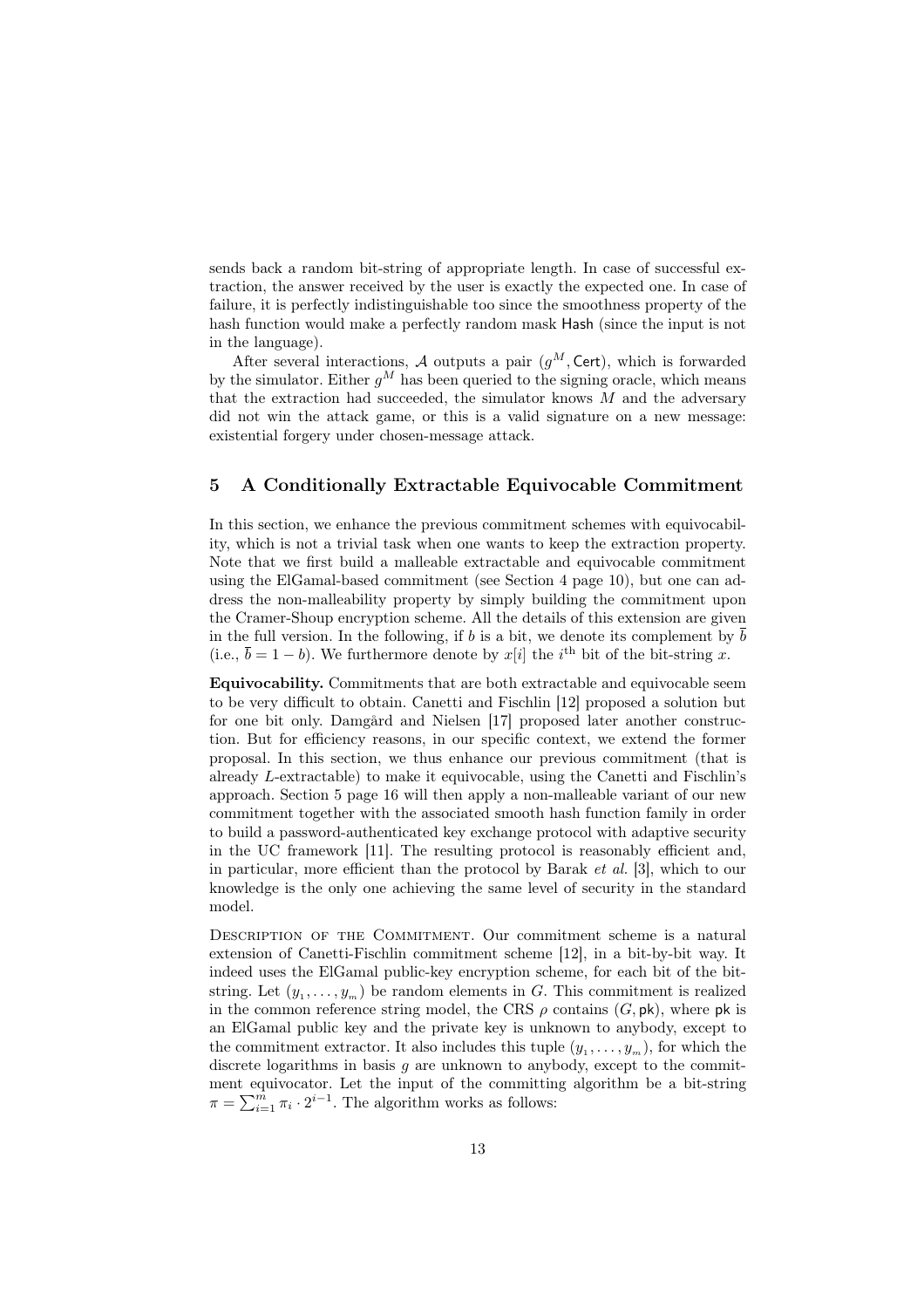- For  $i = 1, \ldots, m$ , it chooses a random value  $x_{i, \pi_i} = \sum_{j=1}^{n} x_{i, \pi_i}[j] \cdot 2^{j-1}$  and sets  $x_{i,\overline{\pi}_i} = 0$ .
- $\overline{\phantom{a}}$  For  $i = 1, \ldots, m$ , the algorithm commits to  $\pi_i$ , using the random  $x_{i,\pi_i}$ :  $a_i = \text{comPed}(\pi_i, x_{i, \pi_i}) = g^{x_{i, \pi_i}} y_i^{\pi_i}$  and defining  $\mathbf{a} = (a_1, \dots, a_m)$ .
- For  $i = 1, \ldots, m$ , it computes the ElGamal commitments (see the previous section) of  $x_{i,\delta}$ , for  $\delta = 0,1$ :  $(\mathbf{b}_{i,\delta} = (b_{i,\delta}[j])_j = \mathsf{com}\mathsf{EG}_{\mathsf{pk}}(x_{i,\delta}),$  where  $b_{i,\delta}[j] =$  $\mathsf{EG}_{\mathsf{pk}}^+(x_{i,\delta}[j] \cdot 2^{j-1}, r_{i,\delta}[j])$ . One can directly extract from the computation of the  $b_{i,\delta}[j]$  an encryption  $B_{i,\delta}$  of  $x_{i,\delta}$ :  $B_{i,\delta} = \prod_j b_{i,\delta}[j] = \textsf{EG}_{\textsf{pk}}^+(x_{i,\delta}, r_{i,\delta})$ , where  $r_{i,\delta}$  is the sum of the random coins  $r_{i,\delta}[j]$ .

The entire random string for this commitment is (where  $n$  is the bit-length of the prime order q of the group G)  $R = (x_{1,\pi_1}, (r_{1,0}[1], r_{1,1}[1], \ldots, r_{1,0}[n], r_{1,1}[n]), \ldots,$  $x_{m,\pi_m}, (r_{m,0}[1], \ldots, r_{m,1}[n])$ . From which, all the values  $r_{i,\overline{\pi_i}}[j]$  can be erased, letting the opening data (witness of the committed value) become limited to  $\mathsf{w} = (x_{1,\pi_1}, (r_{1,\pi_1}[1], \ldots, r_{1,\pi_1}[n]), \ldots, x_{m,\pi_m}, (r_{m,\pi_m}[1], \ldots, r_{m,\pi_m}[n]))$ . The output of the committing algorithm, of the bit-string  $\pi$ , using the random R, is  $\mathsf{com}_\rho(\pi;R) = (\mathbf{a},\mathbf{b}), \text{ where } \mathbf{a} = (a_i = \mathsf{comPed}(\pi_i, x_{i,\pi_i}))_i, \mathbf{b} = (b_{i,\delta}[j])$  $\mathsf{EG}^+_{\mathsf{pk}}(x_{i,\delta}[j] \cdot 2^{j-1}, r_{i,\delta}[j]))_{i,\delta,j}.$ 

**Opening.** In order to open this commitment to  $\pi$ , the above witness w (with the value  $\pi$ ) is indeed enough: one can build again, for all i and j,  $b_{i,\pi_i}[j] =$  $\textsf{EG}_{\textsf{pk}}^+(x_{i,\pi_i}[j]\cdot 2^{j-1},r_{i,\pi_i}[j]),$  and check them with **b**. One can then also compute again all the  $a_i = \text{comPed}(\pi_i, x_{i, \pi_i})$ , and check them with **a**. The erased random elements would help to check the encryptions of zeroes, what we do not want, since the equivocability property will exploit that.

PROPERTIES. Let us briefly check the security properties, which are formally proven in the full version. First, because of the perfectly hiding property of the Pedersen commitment, unless some information is leaked about the  $x_{i,\delta}[j]$ 's, no information is leaked about the  $\pi_i$ 's. And granted the semantic security of the ElGamal encryption scheme, the former privacy is guaranteed. Since the Pedersen commitment is (computationally) binding, the  $a_i$ 's cannot be opened in two ways, but only one pair  $(\pi_i, x_{i, \pi_i})$  is possible. Let us now consider the new extended properties:

- (conditional) extractability is provided by the bit-by-bit encryption. With the decryption key sk, one can decrypt all the  $b_{i\delta}[j]$ , and get the  $x_{i\delta}$  (unless the ciphertexts contain values different from 0 and 1, which will be one condition for extractability). Then, one can check, for  $i = 1, \ldots, m$ , whether  $a_i = \mathsf{comPed}(0, x_{i,0}) \text{ or } a_i = \mathsf{comPed}(1, x_{i,1}), \text{ which provides } \pi_i \text{ (unless none)}$ of the equalities is satisfied, which will be another condition for extractability).
- equivocability is possible using the Pedersen commitment trapdoor. Instead of taking a random  $x_{i,\pi_i}$  and then  $x_{i,\overline{\pi}_i} = 0$ , which specifies  $\pi_i$  as the committed bit, one takes a random  $x_{i,0}$ , computes  $a_i = \text{comPed}(0, x_{i,0})$ , but also extracts  $x_{i,1}$  so that  $a_i = \text{comPed}(1, x_{i,1})$  too (which is possible with the knowledge of discrete logarithm of  $y_i$  in basis  $g$ , the trapdoor). The rest of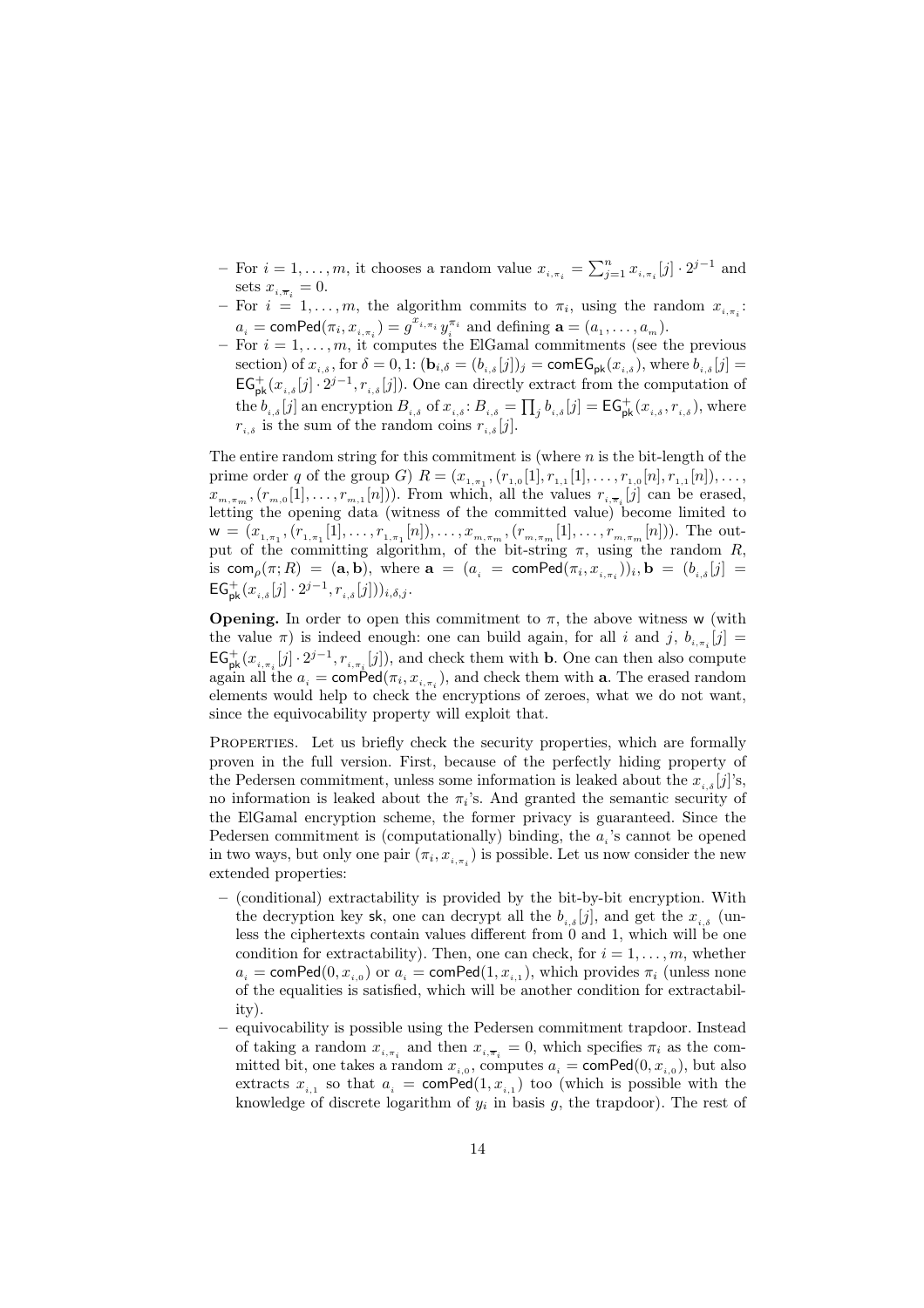the commitment procedure remains the same, but now, one can open any bit-string for  $\pi$ , using the appropriate  $x_{i,\pi_i}$  and the corresponding random elements (the simulator did not erase).

The Associated Smooth Projective Hash Function. As noticed above, our new commitment scheme is conditionally extractable (one can recover the  $x_{i\delta}$ 's, and then the committed value  $\pi$ ), under the conditions that all the ElGamal ciphertexts encrypt either 0 or 1, and the  $a_i$  is a commitment of either 0 or 1, with random  $x_{i,0}$  or  $x_{i,1}$ .

As before, one wants to make the two hash values (direct computation and the one from the projected key) be the same if the two parties use the same input  $\pi$ and perfectly independent if they use different inputs (smoothness). One furthermore wants to control that each  $a_i$  is actually a Pedersen commitment of  $\pi_i$ using the encrypted random  $x_{i,\pi_i}$ , and thus  $g^{x_{i,\pi_i}} = a_i/y_i^{\pi_i}$ : the extracted  $x_{i,\pi_i}$ is really the private key M related to a given public key  $g^M$  that is  $a_i/y_i^{\pi_i}$  in our case. Using the same notations as in Section 4 page 10, we want to define a smooth hash system showing that, for all  $i, \delta, j, b_{i,\delta}[j] \in L_{(\mathbf{EG}^+,0),0\vee 1}$  and, for all *i*,  $B_{i,\pi_i} \in L_{(EG^{\times},\rho),(a_i/y_i^{\pi_i})}$ , where  $B_{i,\pi_i} = \prod_j b_{i,\pi_i}[j]$ .

COMBINATIONS OF THESE SMOOTH HASHES. Let  $C$  be the above commitment of  $\pi$  using randomness R as defined in Section 5 page 13. We now precise the language  $L_{\rho,\pi}$ , consisting informally of all the valid commitments "of good shape":

 $L_{\rho,\pi} = \left\{ C \; \left| \right.$  $\exists R \text{ s. t. } C = \text{com}_{\rho}(\pi, R) \text{ and } \forall i \; \forall j \; b_{i, \pi_i}[j] \in L_{(\mathbf{EG}^+, \rho), 0 \vee 1}$ and  $\forall i \ B_{i,\pi_i} \in L_{(EG^{\times},\rho),a_i/y_i \pi_i}$ <u>)</u>

The smooth hash system for this language relies on the smooth hash systems described previously, using the generic construction for conjunctions and disjunctions as described in Section 3. The precise definition of this language (which is constructed from conjunctions and disjunctions of simple languages) can be found in the full version, omitting the labels and replacing the Cramer-Shoup encryption  $\mathbf{CS}^+$  by the ElGamal one  $\mathbf{EG}^+$ .

PROPERTIES: UNIFORMITY AND INDEPENDENCE. With a non-malleable variant of such a commitment and smooth hash function, it is possible to improve the establishment of a secure channel between two players, from the one presented Section 4 page 11. More precisely, two parties can agree on a common key if they both share a common (low entropy) password  $\pi$ . However, a more involved protocol than the one proposed in Section 4 is needed to achieve all the required properties of a password-authenticated key exchange protocol, as it will be explained in Section 5 page 16 and proven in the full version.

Nevertheless, there may seem to be a leakage of information because of the language that depends on the input  $\pi$ : the projected key hp seems to contain some information about  $\pi$ , that can be used in another execution by an adversary. Hence the independence and uniformity notions presented Section 3 page 9, which ensure that hp does not contain any information about  $\pi$ . Proofs of these properties can be found in the full version.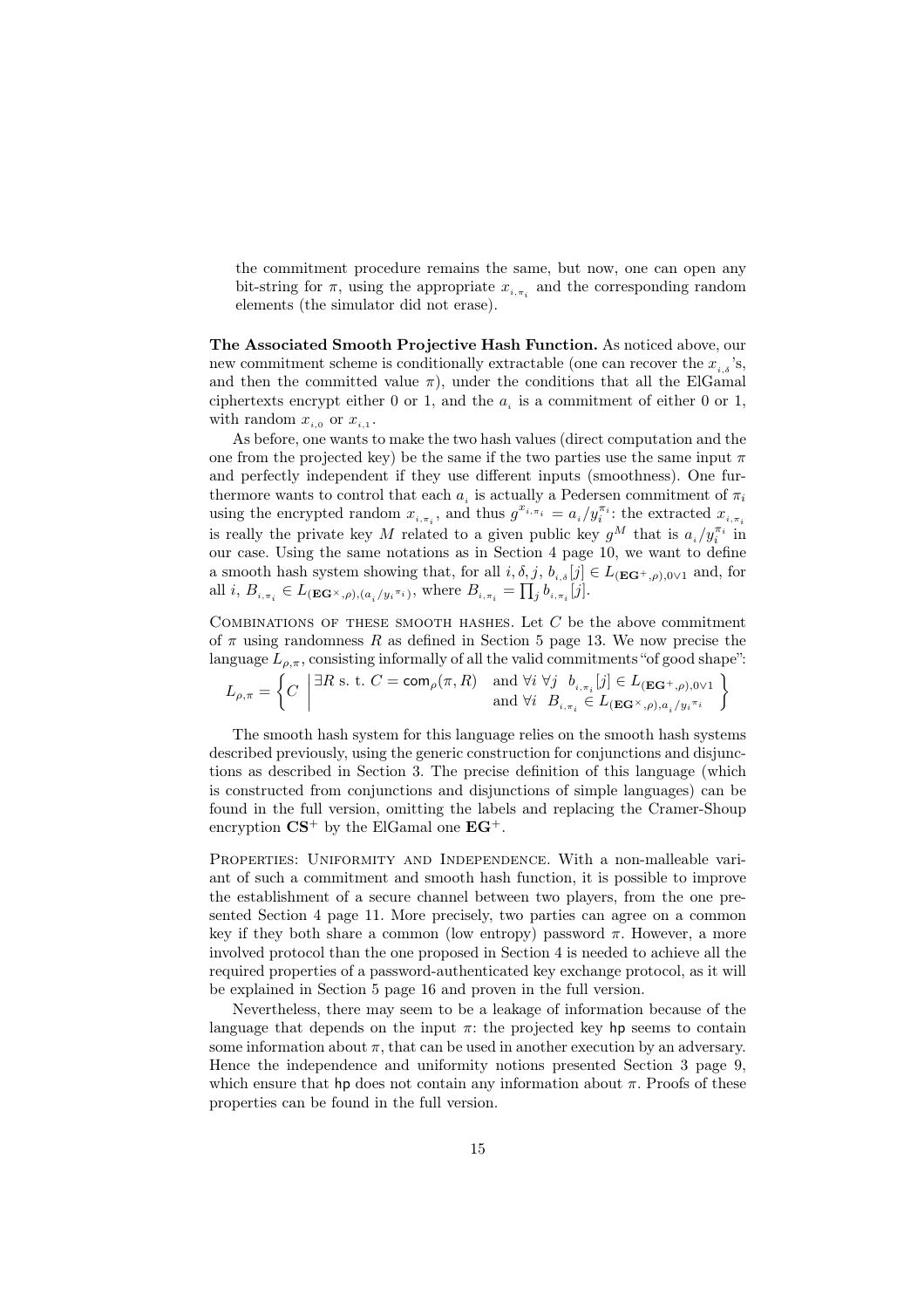ESTIMATION OF THE COMPLEXITY. Globally, each operation (commitment, projected key, hashing and projected hashing) requires  $\mathcal{O}(mn)$  exponentiations in G, with small constants (at most 16).

UC-Secure PAKE with Adaptive Security. The primitive presented above, but using the Cramer-Shoup encryption scheme (as described in the full version) is a non-malleable conditionally extractable and equivocable commitment. We now sketch how to use this new primitive in order to construct the first efficient adaptively-secure password-authenticated key exchange protocol in the UC framework with erasures. For lack of space, all the details can be found in the full version. The passwords are not known at the beginning of the simulation:  $\mathcal S$  will manage to correct the errors (thanks to the equivocability) but without erasures there would remain clues on how the computations were held, which would give indications on the passwords used.

Our protocol is based on that of Gennaro and Lindell [22]. At a high level, the players in the KOY/GL protocol exchange CCA-secure encryptions of the password, under the public-key found in the common reference string, which are essentially commitments of the password. Then, they compute the session key by combining smooth projective hashes of the two password/ciphertext pairs. The security of this protocol relies on the properties of smoothness and pseudorandomness of the smooth projective hash function. But as noted by Canetti et  $al$  in [13], the KOY/GL protocol is not known to achieve UC security: the main issue is that the ideal-model simulator must be able to extract the password used by the adversary before playing, which is impossible if the simulator is the initiator (on behalf of the client), leading to such situation in which the simulator is stuck with an incorrect ciphertext and will not be able to predict the value of the session key.

To overcome this problem, the authors of [13] made the client send a preflow which also contains an encryption of the password. The server then sends its own encryption, and finally the client sends another encryption, as well as a zero-knowledge proof showing that both ciphertexts are consistent and encrypt the same password. This time the simulator, playing as the client or the server, is able to use the correct password, recovered from the encrypted value sent earlier by the other party. The pre-flow is never used in the remaining of the protocol, hence the simulator can send a fake one, and simulate the zero-knowledge proof.

Unfortunately, the modification above does not seem to work when dealing with adaptive adversaries, which is the case in which we are interested. This is because the simulator cannot correctly open the commitment when the adversary corrupts the client after the pre-flow has been sent. A similar remark applies to the case in which the server gets corrupted after sending its first message. As a result, in addition to being extractable, the commitment scheme also needs to be equivocable for the simulator to be able to provide a consistent view to the adversary. Since the use of the equivocable and extractable commitment schemes also seems to solve the problem of proving the original Gennaro-Lindell protocol secure in the UC model, we opted to use that protocol as the starting point of our protocol.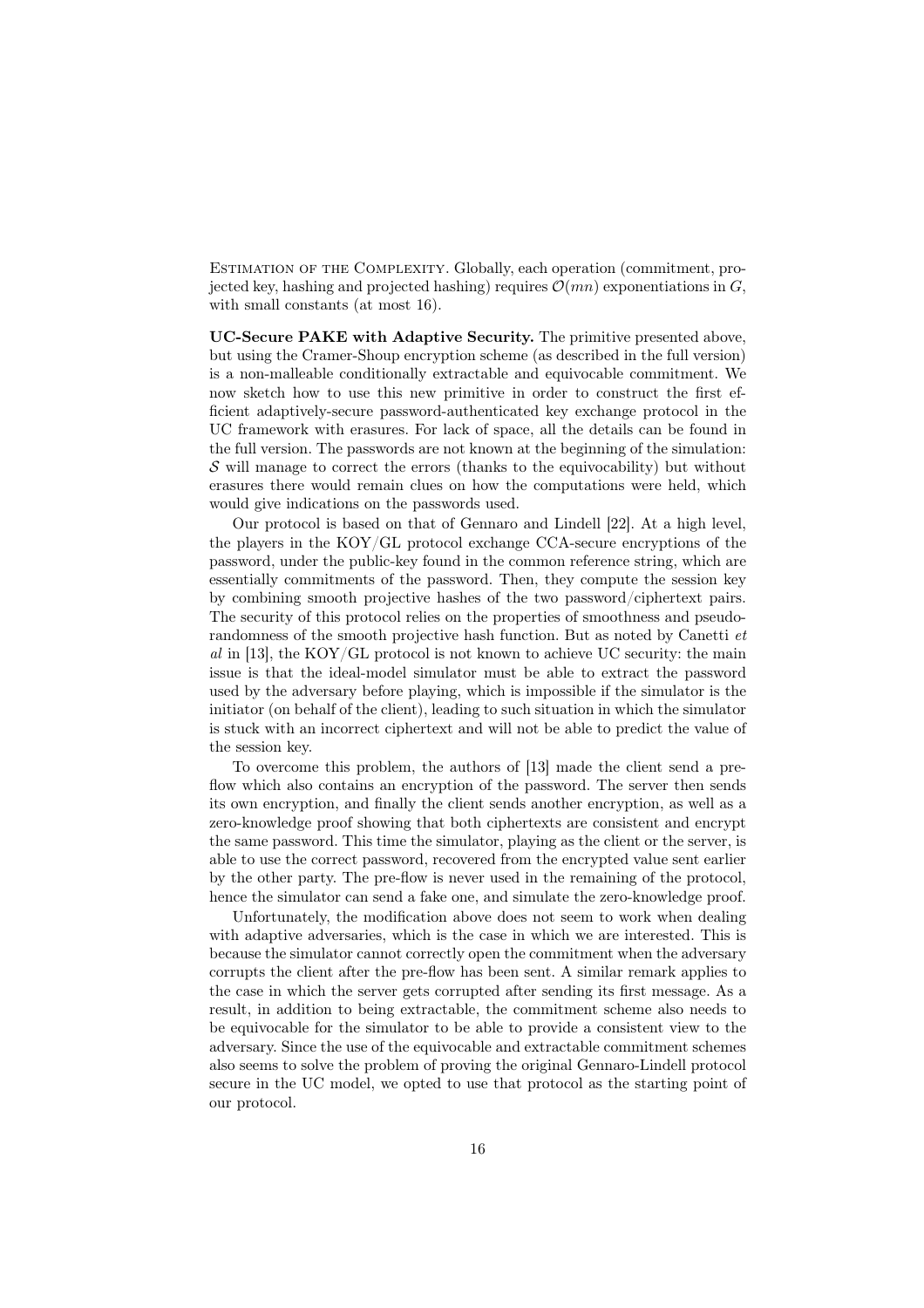These remarks are indeed enough (along with minor modifications) to obtain adaptive security. Thus, our solution essentially consists in using our nonmalleable extractable and equivocable commitment scheme in the Gennaro-Lindell protocol when computing the first two flows. As presented in the previous subsections, extractability may be conditional: We include this condition in the language of the smooth hash function (note that the projected keys sent do not leak any information about the password). Additional technical modifications were also needed to make things work and can be found in the full version.

#### Acknowlegments

This work was supported in part by the French ANR-07-SESU-008-01 PAMPA Project, and the European ECRYPT Project.

#### References

- 1. M. Abdalla and D. Pointcheval. A scalable password-based group key exchange protocol in the standard model. In ASIACRYPT 2006, LNCS 4284, pages 332–347. Springer, Dec. 2006.
- 2. W. Aiello, Y. Ishai, and O. Reingold. Priced oblivious transfer: How to sell digital goods. In EUROCRYPT 2001, LNCS 2045, pages 119–135. Springer, May 2001.
- 3. B. Barak, R. Canetti, Y. Lindell, R. Pass, and T. Rabin. Secure computation without authentication. In CRYPTO 2005, LNCS 3621, pages 361–377. Springer, Aug. 2005.
- 4. M. Bellare, A. Desai, E. Jokipii, and P. Rogaway. A concrete security treatment of symmetric encryption. In 38th FOCS, pages 394–403. IEEE Computer Society Press, Oct. 1997.
- 5. M. Bellare, D. Pointcheval, and P. Rogaway. Authenticated key exchange secure against dictionary attacks. In EUROCRYPT 2000, LNCS 1807, pages 139–155. Springer, May 2000.
- 6. M. Bellare and P. Rogaway. Random oracles are practical: A paradigm for designing efficient protocols. In ACM CCS 93, pages 62–73. ACM Press, Nov. 1993.
- 7. S. M. Bellovin and M. Merritt. Encrypted key exchange: Password-based protocols secure against dictionary attacks. In 1992 IEEE Symposium on Security and Privacy, pages 72–84. IEEE Computer Society Press, May 1992.
- 8. J.-M. Bohli, M. I. Gonzalez Vasco, and R. Steinwandt. Password-authenticated constant-round group key establishment with a common reference string. Cryptology ePrint Archive, Report 2006/214, 2006.
- 9. A. Boldyreva. Threshold signatures, multisignatures and blind signatures based on the gap-Diffie-Hellman-group signature scheme. In PKC 2003, LNCS 2567, pages 31–46. Springer, Jan. 2003.
- 10. V. Boyko, P. D. MacKenzie, and S. Patel. Provably secure password-authenticated key exchange using Diffie-Hellman. In EUROCRYPT 2000, LNCS 1807, pages 156–171. Springer, May 2000.
- 11. R. Canetti. Universally composable security: A new paradigm for cryptographic protocols. In 42nd FOCS, pages 136–145. IEEE Computer Society Press, Oct. 2001.
- 12. R. Canetti and M. Fischlin. Universally composable commitments. In CRYPTO 2001, LNCS 2139, pages 19–40. Springer, Aug. 2001.